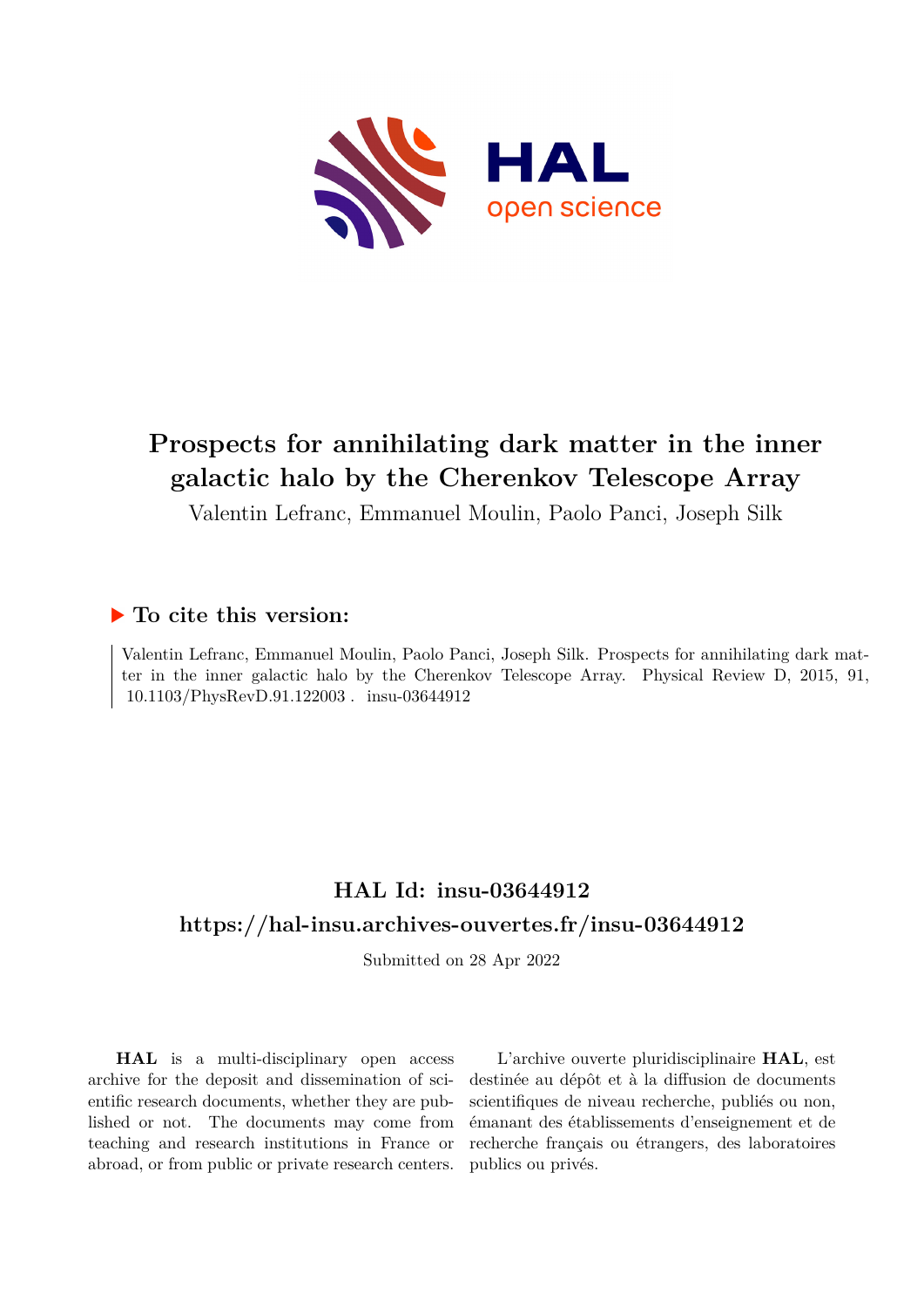### Prospects for annihilating dark matter in the inner galactic halo by the Cherenkov Telescope Array

Valentin Lefranc<sup>\*</sup> and Emmanuel Moulin<sup>†</sup>

CEA Irfu, Service de Physique des Particules, Centre de Saclay, Gif-sur-Yvette 91191, France

Paolo Panci‡

Institut d'Astrophysique de Paris, UMR 7095 CNRS, Université Pierre et Marie Curie, 98 bis Boulevard Arago, Paris 75014, France

Joseph Silk§

Institut d'Astrophysique de Paris, UMR 7095 CNRS, Université Pierre et Marie Curie, 98 bis Boulevard Arago, Paris 75014, France; Department of Physics and Astronomy, 3701 San Martin Drive, The Johns Hopkins University, Baltimore Maryland 21218, USA and BIPAC, 1 Keble Road, University of Oxford, Oxford OX1 3RH United Kingdom (Received 23 February 2015; published 25 June 2015)

We compute the sensitivity to dark matter annihilations for the forthcoming large Cherenkov Telescope Array (CTA) in several primary channels and over a range of dark matter masses from 50 GeV up to 80 TeV. For all channels, we include inverse Compton scattering of  $e^{\pm}$  by dark matter annihilations on the ambient photon background, which yields substantial contributions to the overall  $\gamma$ -ray flux. We improve the analysis over previous work by: (i) implementing a spectral and morphological analysis of the γ-ray emission; (ii) taking into account the most up-to-date cosmic ray background obtained from a full CTA Monte Carlo simulation and a description of the diffuse astrophysical emission; and (iii) including the systematic uncertainties in the rich observational CTA data sets. We find that our spectral and morphological analysis improves the CTA sensitivity by roughly a factor 2. For the hadronic channels, CTA will be able to probe thermal dark matter candidates over a broad range of masses if the systematic uncertainties in the data sets will be controlled better than the percent level. For the leptonic modes, the CTA sensitivity will be well below the thermal value of the annihilation cross-section. In this case, even with larger systematics, thermal dark matter candidates up to masses of a few TeV will be easily studied.

DOI: [10.1103/PhysRevD.91.122003](http://dx.doi.org/10.1103/PhysRevD.91.122003) PACS numbers: 95.35.+d, 95.30.Cq, 98.35.-a, 95.85.Pw

#### I. INTRODUCTION

A substantial body of astrophysical data (such as galaxy rotation curves and weak lensing observations, Large Scale Structure surveys and the precise data from CMB measurements [1,2]) have revealed the crucial gravitational role of a new kind of particle, dubbed as dark matter (DM). This provides one of the most compelling hints for beyond standard model (SM) physics. Nevertheless, in order to identify the microphysics nature of this particle, we need information on its mass and interaction characteristics. One common strategy dubbed as indirect detection of DM particles aims at detecting the secondary stable SM products of a DM annihilation or decay in our Galaxy and beyond, on top of the astrophysical background. For popular DM candidates, belonging to the class of Weakly Interacting Massive Particles (WIMPs), these SM products are injected in the realm of investigation of very high energy

astrophysics. In particular, the current and upcoming ground-based telescopes are very appropriate for probing the properties of WIMPs in the mass domain of few 100 GeV up to 100 TeV, by looking at the very high energy (VHE) γ-rays from the annihilation of such particles.

Over the last several years, in order to identify the nature of DM, the Imaging Atmospheric (or Air) Čerenkov Telescopes (IACTs), such as H.E.S.S. [3], MAGIC [4] and VERITAS [5], have conducted rich observational programs in the inner region of the Milky Way halo [6–8], nearby satellite galaxies [9–18] and galaxy clusters [19–21]. So far, the observations conducted by H.E.S.S. in the inner region of the galactic halo ( $\leq 150$  pc) provide the strongest constraints for TeV DM particles [7]. This complements the bounds on the annihilation cross-section in the few-tens-of-GeV mass range, coming from Fermi-LAT (see e.g. those from the null observations of dwarf galaxies in  $\gamma$ -rays [22], the galactic center [23–25] and the diffuse γ-rays emission measurement at intermediate [26–28] and high latitudes [29]), and from the effect of generating CMB anisotropies at the recombination epoch and their evolution down to the reionization era [30–34].

<sup>\*</sup> valentin.lefranc@cea.fr

<sup>†</sup> emmanuel.moulin@cea.fr

<sup>‡</sup> panci@iap.fr

<sup>§</sup> silk@iap.fr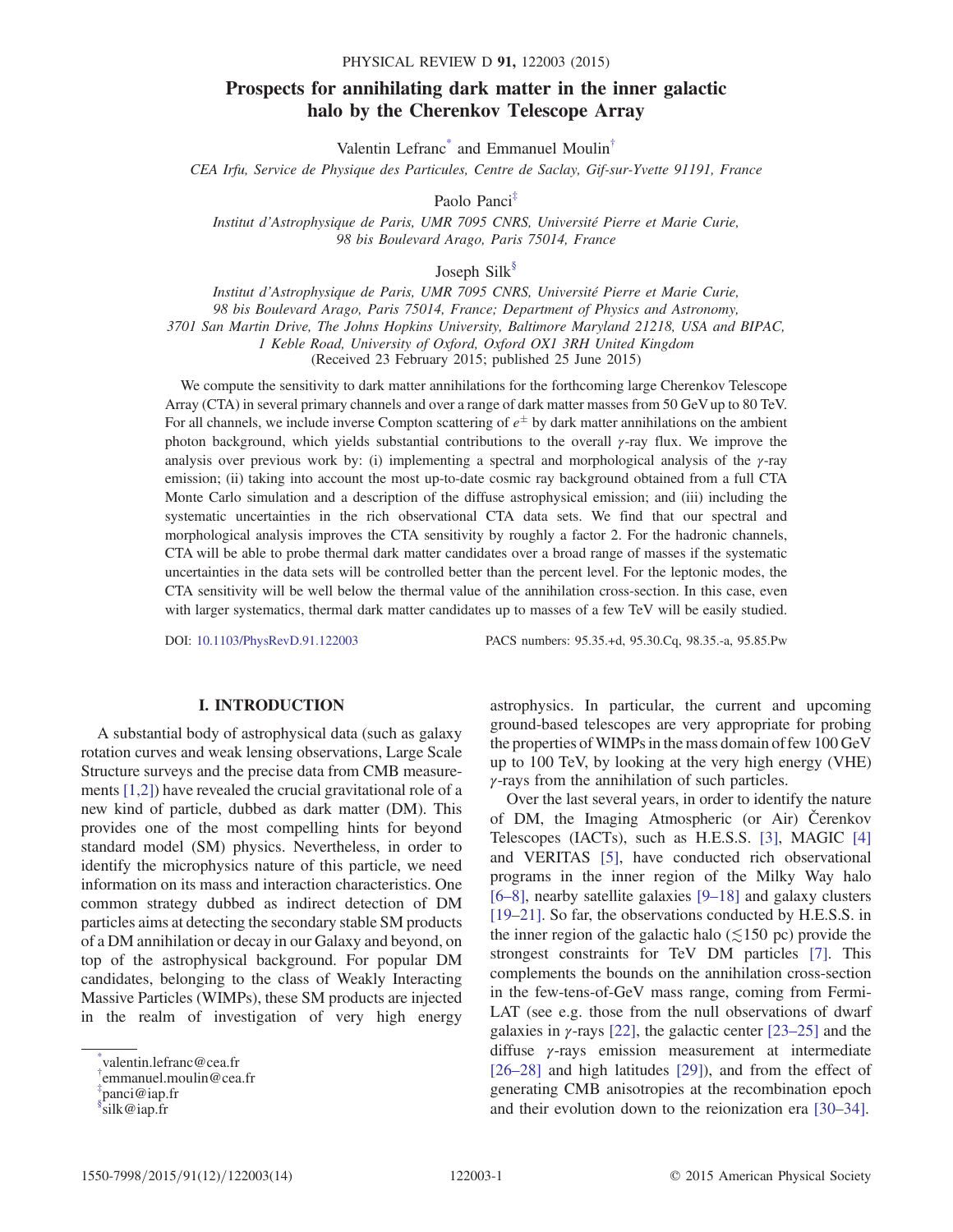The next-generation of IACTs will be the forthcoming large Cherenkov Telescope Array (CTA) that will surpass the overall performances of the present experiments. In particular, several estimates of the CTA sensitivity to DM annihilation agree on the fact that there will be a substantial improvement in the flux sensitivity compared to current IACTs up to one order of magnitude (see e.g. Refs. [35–39]).

In this paper we provide a new assessment of the CTA sensitivity to DM annihilations in several primary channels (DM DM  $\rightarrow e^+e^-, \mu^+\mu^-, \tau^+\tau^-, b\bar{b}, t\bar{t}$  and  $W^+W^-$ ) and over a range of DM masses from 50 GeV up to 80 TeV. We improve the analysis over previous works [35–39] in several aspects. More specifically,

- (i) we include for the first time in the context of the CTA, low energy contributions of the  $\gamma$ -rays fluxes due to inverse Compton scattering (ICS) on the ambient photon background of the  $e^{\pm}$  from annihilating DM. We demonstrate that this is particularly relevant for the determination of the CTA sensitivity in the leptonic channels, especially for the DM  $DM \rightarrow e^+e^-$  mode.
- (ii) we implement a spectral and morphological analysis of the  $\gamma$ -rays emissions. We demonstrate that the different spectral and spatial behaviours of the DM signal compared to the background can be used to substantially improve the CTA sensitivity to DM annihilation.
- (iii) we take into account the most up-to-date cosmic ray (CR) background coming from a full CTA Monte Carlo simulation and a description of the galactic diffuse emission (GDE) estimated from Fermi-LAT data. In particular, in order to maximize the impact of the GDE on the CTA sensitivity, we consider an isotropic GDE coming from the inner galactic halo. With this "extreme" choice, we are clearly overestimating the GDE, because it is reasonable to expect that the diffuse  $\gamma$ -ray contamination decreases as a function of the distance from the galactic center. As a consequence, our results will be conservative from the point of view of GDE uncertainties.
- (iv) we study the impact of the systematics errors in the rich observational CTA data sets. For example, possible sources of systematic uncertainties arise from observational issues such as different observation zenith angles, very high energy emitters and starlight gradients in the field of view, instrumental issues such as broken pixels and a nonuniform distribution of photomultiplier tubes quantum efficiency, and performance issues such as  $\gamma$ -ray and background acceptances across the field of view and normalization between the signal and background regions [40].

The rest of the paper is organized as follows: in Sec. II we present the main characteristics of the CTA experiment; in Sec. III we provide a short description of the properties of the γ-rays fluxes coming from DM annihilation, the region of interest (RoI) relevant for our morphological analysis and the expected number of events in the CTA detector; in Sec. IV we quantify the CR and the GDE backgrounds; in Sec. V we present our analysis methodology. In particular the implementation of our spectral and morphological analysis in the CTA likelihood and the quantification of the systematic uncertainties in the CTA sensitivity; in Sec. VI we present our results and in Sec. VII we conclude.

#### II. THE CHERENKOV TELESCOPE ARRAY

CTA will be the next-generation array of IACTs in VHE  $\gamma$ -ray astronomy. It is envisaged as a two-site array to allow full coverage of the sky. One in the northern hemisphere will have the aim of studying extragalactic sources, while the other in the southern hemisphere will emphasize observations of the galactic center (GC) region since this can be observed close to the zenith during the austral winter.

CTA will consist of several tens of two or three different types of telescope displaced over a km square area, with sizes of about 6, 12 and 23 m in diameter, respectively. The sensitivity is expected to be a factor 10 better than currently operating IACTs: the field of view (FoV) of the small size telescope will be around 9°, the angular resolution roughly an arcminute, the energy resolution from about 20% at 100 GeV to better than 5% at 10 TeV, and a lower energy threshold of several tens of GeV [41]. Although the final design of the array is not settled yet, a detailed Monte Carlo study has been performed on various candidate array configurations to estimate the array performances in terms of background rejection, point-source sensitivity, angular and energy resolutions [42].

In this study, we will consider the instrument response functions<sup>1</sup> obtained for the proposed array I. This benchmark array is a balanced choice to allow for good sensitivity both in low and high energy regime. For this array, we make use of the information of the effective area for photons, residual background rate, angular and energy resolutions provided in Ref. [42].

Observations by IACTs in high energy  $\gamma$ -ray astronomy traditionally employ two regions on the sky expected to have roughly the same astrophysical emission, but significantly different amounts of DM annihilation. The signal region, where the larger annihilation signal is expected to

<sup>&</sup>lt;sup>1</sup>Notice that in Ref. [43] the instrument response functions are taken from unpublished materials. Therefore a direct comparison with the results presented here and in previous CTA sensitivity studies is in principle not possible.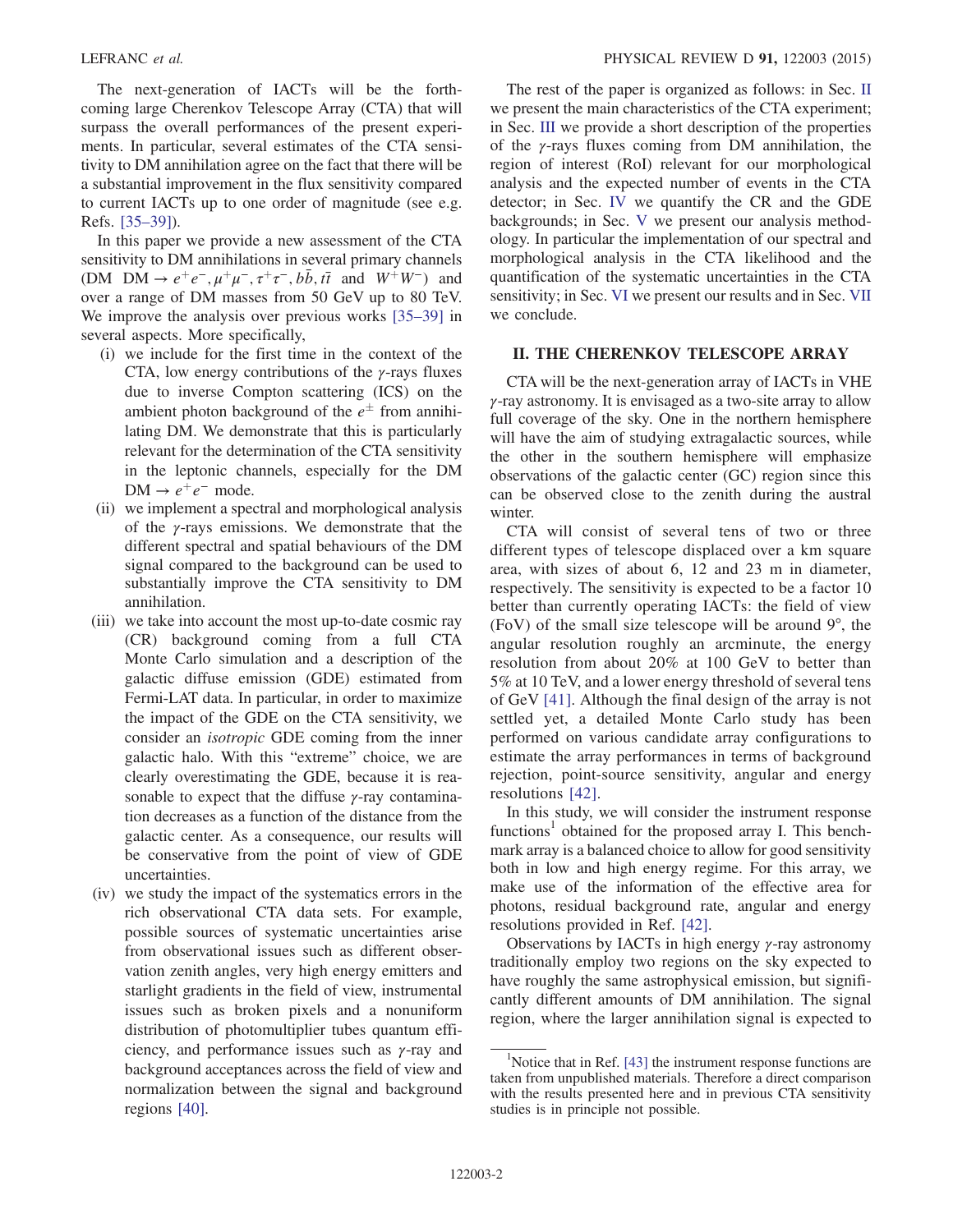be, is usually dubbed as the ON region. The other, called the OFF region, is taken to be larger than the ON region and is used for the background determination. The two regions are chosen in nearby regions of the sky and the statistical analysis is performed by using a test statistic defined as the difference in counts from the two regions. Observations usually cover part of the ON and OFF regions simultaneously in order to avoid additional systematics that may arise from different atmospheric, instrumental or observing conditions.

In this study, we will optimize the above mentioned ON-OFF method by carrying out a full likelihood analysis which uses the expected spectral and spatial distribution of the DM signals. As will become clear later on, this improved analysis takes full advantage of the spatial morphology of the signal with respect to the background by using the available information over several degrees. Nevertheless, due to the limited CTA FoV (around 7.5° for middle-size telescopes<sup>2</sup>), several observational pointings are needed to accurately map the inner 10° of the galactic halo. In particular, due to the radial dependence of the acceptance in the FoV, one needs to develop a proper observation scan strategy to reduce the systematics that may arise at the edges of the FoVof the observation in order to uniformly map the RoI.

In what follows, we will consider an optimized observational strategy which provides, in addition to a uniform exposure of 500 hours over all the RoIs relevant for our analysis, a substantial exposure in RoIs, used as OFF regions for background measurements, beyond the central 5 degrees. The choice of the pointing strategy to uniformly map the considered RoIs crucially depends on the total observation time, number of pointings and grid spacing.

A general and realistic optimization of the observation strategy to search for DM in the GC region is beyond the scope of the present paper. For example, the OFF regions for core profiles (e.g. isothermal or burkert), need to be taken far away from the ON region in order to enable a significant gradient between the two regions. Given the fact that the CTA FoV is limited, dedicated OFF observations are required to estimate the residual  $\gamma$ -ray background in the DM core. Such observational strategy and analysis methodology are not described here. Therefore it is worth stressing that our study, like those presented in Refs. [35–39], is only suitable for cuspy DM profiles.

#### III. DARK MATTER SIGNALS

#### A. Properties of the DM fluxes

Annihilating DM particles induce high energy  $\gamma$ -rays fluxes both by direct emission (*prompt*) and by ICSs of  $e^{\pm}$  produced by DM annihilation on the ambient photon background (secondary).

(i) *prompt* emission: The differential  $\gamma$ -ray flux, produced by the prompt annihilation of self-conjugate DM particles of mass  $m<sub>DM</sub>$ , coming from a given angular direction dΩ, is written as

$$
\frac{d\Phi_{\gamma}^{P}}{d\Omega dE_{\gamma}} = \frac{1}{2} \frac{r_{\odot}}{4\pi} \frac{\rho_{\odot}^{2}}{m_{\rm DM}^{2}} J(\theta) \sum_{f} \langle \sigma v \rangle_{f} \frac{dN_{\gamma}^{f}}{dE_{\gamma}} (E_{\gamma}),
$$

$$
J(\theta) = \int_{\text{l.o.s.}} \frac{ds}{r_{\odot}} \frac{\rho^{2}(r(s,\theta))}{\rho_{\odot}^{2}} \tag{1}
$$

where  $\langle \sigma v \rangle_f$  and  $dN_f^f/dE_\gamma$  are respectively the self-annihilation cross-section and the energy spectrum of photons per one annihilation in the channel with final state  $f$ . Here the coordinate  $r$  is written  $r(s, \theta) = (r_{\odot}^2 + s^2 - 2r_{\odot}s \cos \theta)^{1/2}$ , where s is the parametrization for the distance along the line-ofsight (l.o.s.),  $\theta$  is the aperture between the direction of observation and the galactic plane and  $r_{\odot} =$ 8.33 kpc is the Sun's location with respect to the GC. As usual, the aperture  $\theta$  in polar coordinates can be expressed in terms of galactic latitude b and longitude  $\ell$  via the relation  $\theta(b,\ell) =$ arccos (cos b cos  $\ell$ ). The function  $J(\theta)$ , commonly referred as to the J-factor, integrates the square of the DM density  $\rho$  along the line of sight. For the computation of the J-factor, we will always assume an Einasto profile

$$
\rho(r) = \rho_s \exp\left[-\frac{2}{\alpha_s} \left( \left(\frac{r}{r_s}\right)^{\alpha_s} - 1 \right) \right], \qquad (2)
$$

whose parameters ( $\rho_s = 0.033 \text{ GeV/cm}^3$ ,  $r_s =$ 28.44 kpc,  $\alpha_s = 0.17$ ) are taken by demanding that: (i) the DM density at the Sun location is  $\rho_{\odot} = 0.3$  GeV/cm<sup>3</sup>; (ii) the total DM mass contained in 60 kpc is  $M_{60} = 4.7 \times 10^{11} M_{\odot}$  [44]. In order to derive the prompt  $\gamma$ -rays fluxes, we will compute  $J(\theta)$  and  $dN_{\gamma}^{f}/dE_{\gamma}$ , by using the tools in Ref. [45].

It is worth stressing here that either other parametrizations or parameters (e.g. the authors of Ref. [39] quote  $\rho_{\odot} = 0.4 \text{ GeV/cm}^3$  at  $r_{\odot} =$ 8.5 kpc) of the Einasto profile can yield a substantially different value of the J-factor. Therefore, when comparing different results, we have always to be aware about this fine distinction. In particular, our present choice of parameters leads to the smallest value of the J-factor in the inner galactic halo compared to previous analyses [35–39]. As a consequence, our results, from the point of view of DM profile uncertainties, are the most conservative.

<sup>&</sup>lt;sup>2</sup>The small and large-size telescopes are expected to have a FoV of 9° and 4.5°, respectively.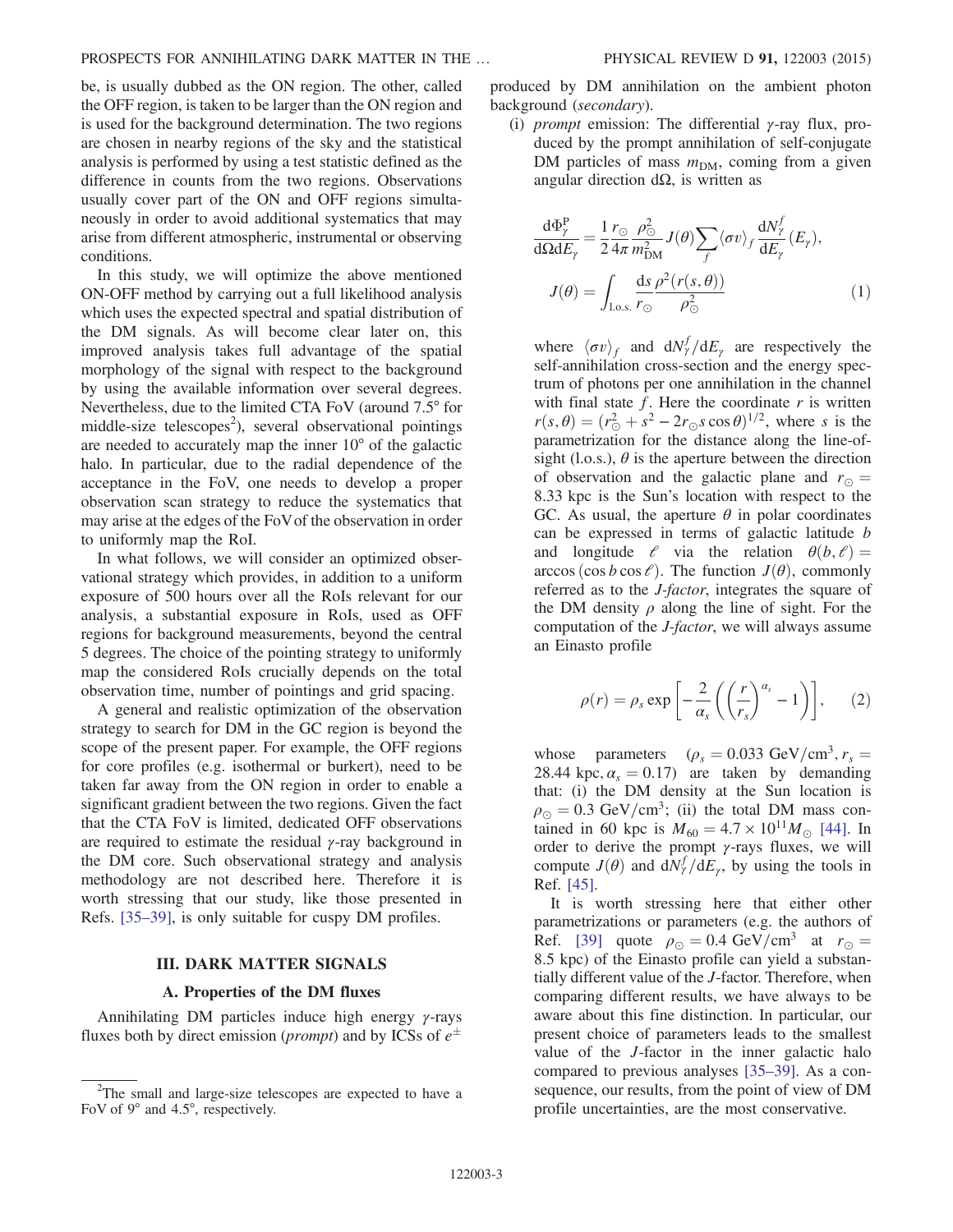(ii) secondary emission: The differential  $\gamma$ -ray flux produced by the IC radiative processes within an angular region  $dΩ$  of the sky can be obtained by convolving the number density in the emitting medium with the differential power that it radiates. We write

$$
\frac{d\Phi_{\gamma}^{IC}}{d\Omega dE_{\gamma}} = \frac{1}{4\pi E_{\gamma}} \int_{1.0 \text{ s}} ds 2 \int_{m_e}^{m_{DM}} dE_e \mathcal{P}_{IC}(E_{\gamma}, E_e, r) \times \frac{dn_{e^{\pm}}}{dE_e}(E_e, r),
$$
\n(3)

where the factor 2 takes into account that an equal population of electrons and positrons is produced by DM annihilations. In Eq. (3),  $dn_{e^{\pm}}/dE_e$  is the number density of electrons (or positrons) after energy losses and diffusion which obeys the diffusion-loss equation given for instance in Refs. [45,46], while  $\mathcal{P}_{IC} = \sum_i \mathcal{P}_{IC}^i$  is the total differential power radiated into photons by the ICS mechanism.<sup>3</sup> We refer the reader to Refs. [45,48] and references therein where the analytic formula of  $P_{\text{IC}}$ , valid in the full Klein-Nishina case, and a semianalytic solution of  $dn_{e^{\pm}}/dE_e$  are provided.

Following Ref. [45], Eq. (3) can be rewritten as a convolution of the  $e^{\pm}$  injection spectrum  $dN_{e^{\pm}}^f/dE_e$ 

in the channel with final state  $f$  with a halo function  $I_{\text{IC}}$  for the IC radiative process. We explicitly write

$$
\frac{d\Phi_{\gamma}^{IC}}{d\Omega dE_{\gamma}} = \frac{1}{2} \frac{r_{\odot}}{4\pi} \frac{\rho_{\odot}^2}{m_{\rm DM}^2} \frac{1}{E_{\gamma}^2} \int_{m_e}^{m_{\rm DM}} dE_s I_{\rm IC}(E_{\gamma}, E_s, b, \ell) \times \sum_{f} \langle \sigma v \rangle_f \frac{dN_{e^{\pm}}^f}{dE_s}(E_s), \tag{4}
$$

where  $E_s$  is the electron (or positron) injection energy. In order to derive the differential  $\gamma$ -ray flux produced by the secondary emission, we will compute  $I_{\text{IC}}$  and  $\frac{dN_{e^{\pm}}^f}{dE_s}$ , by using the tools in Ref. [45] and then we will numerically perform the integral on the right-hand side of Eq. (4).

#### B. Definition of the RoIs relevant for our analysis

Having at our disposal the fluxes per steradian, one needs to integrate Eqs. (1), (4) over a region  $ΔΩ$  which cover, for instance, a given CTA observational window. In particular, we will consider five RoIs corresponding to annuli centered in the galactic center with  $i$ -esime aperture  $\bar{\theta}_i$  and constant thickness  $\Delta\theta$ , minus rectangular regions with latitude within  $b_{\min} = 0^{\circ} \le b \le b_{\max} = 0.3^{\circ}$  and *i*-esime longitude which intercepts the annulus thickness.<sup>4</sup> The solid angle  $\Delta\Omega_i$  covered by the *i*-esime RoI will then be

$$
\Delta\Omega_i = \Delta\Omega_i^{\text{ann}} - \Delta\Omega_i^{\text{rec}}, \qquad \begin{cases} \Delta\Omega_i^{\text{ann}} = 2\pi \int_{\bar{\theta}_i - \Delta\theta}^{\bar{\theta}_i} d\theta \sin \theta & (i\text{-esime annulus})\\ \Delta\Omega_i^{\text{rec}} = 4 \int_{\bar{\theta}_i - \Delta\theta}^{\bar{\theta}_i} d\theta \int_{b_{\text{min}}}^{b_{\text{max}}} d\theta \cos b & (i\text{-esime rectangular region}) \end{cases}
$$
\n(5)

and the corresponding averaged  $J$ -factor  $\bar{J}_i^{\Delta\Omega} = \bar{J}_i^{\Delta\Omega^{\text{ann}}} - \bar{J}_i^{\Delta\Omega^{\text{rec}}}$  and averaged IC halo function  $\bar{I}_{\text{IC},i}^{\Delta\Omega}(E_\gamma, E_s) =$  $\overline{I}_{\text{IC},i}^{\Delta\Omega^{\text{ann}}}(E_\gamma, E_s) - \overline{I}_{\text{IC},i}^{\Delta\Omega^{\text{reco}}}(E_\gamma, E_s)$  are obtained by integrating the function  $J(\theta(b,\ell))$  and  $I_{\text{IC}}(E_\gamma, E_s, b,\ell)$  over the region  $\Delta\Omega_i$  defined in Eq. (5). For our morphological analysis, the annulus thickness is always  $\Delta\theta = 1^\circ$  and we choose five values of  $\bar{\theta}_i$  ranging from 1° to 5° with step of 1°. In the rest of the paper the label  $i = 1, ..., 5$  will always refer to RoIs with  $\bar{\theta}_i = 1^\circ, ..., 5^\circ$ .  $\bar{\theta}_i = 1^{\circ}, ..., 5^{\circ}.$ 

Table I shows the angular size of the *i*-esime RoI together with the corresponding value of the averaged *J*-factor in units of  $GeV^2/cm^5$ . As one can see, although the angular size of the outer RoIs is bigger, the values of the J-factor stay almost constant for regions above the second RoI. Averaged J-factors, assuming an Einasto profile with the same parameters adopted in Ref. [39] and a NFW profile as in Ref. [45], are shown in the same table for the sake of comparison. As one can see, the Einasto profile used in this study provides a conservative estimate of the J-factor in the considered RoIs with respect to the same profile but with different parameters adopted in Ref. [39]. On the other hand, the NFW profile, which is cuspier at the GC than Einasto, provides a slightly smaller value of the J-factor in the considered RoI. This is mainly due to the fact that the Einasto profile is somewhat more chubby than NFW at few 100 pc to kpc scales (see e.g. Fig. 1 of Ref. [45]).

<sup>&</sup>lt;sup>3</sup>The sum runs over the three different species of the ambient photon background; i.e. starlight, IR and CMB. For starlight and IR light, we extract the maps of their distribution from Galprop [47].

<sup>&</sup>lt;sup>4</sup>In the central 300 pc of the GC ( $\ell \approx 0^{\circ}$ ) and at galactic latitudes with  $|b| < 0.3^{\circ}$ , the H.E.S.S. collaboration discovered two bright sources: (i) HESS J1745-290 coincident in position with the supermassive black hole Sgr A\* [49]; and (ii) HESS J1747-281 coincident with the supernova/pulsar wind nebula  $G(0.9 + 0.1 \, \text{[}50\text{],}$  together with a strong astrophysical diffuse emission  $\text{[}51\text{]}$  (see Sec. IV B). This region is excluded in order to avoid VHE  $\gamma$ -ray background contamination in the considered RoIs.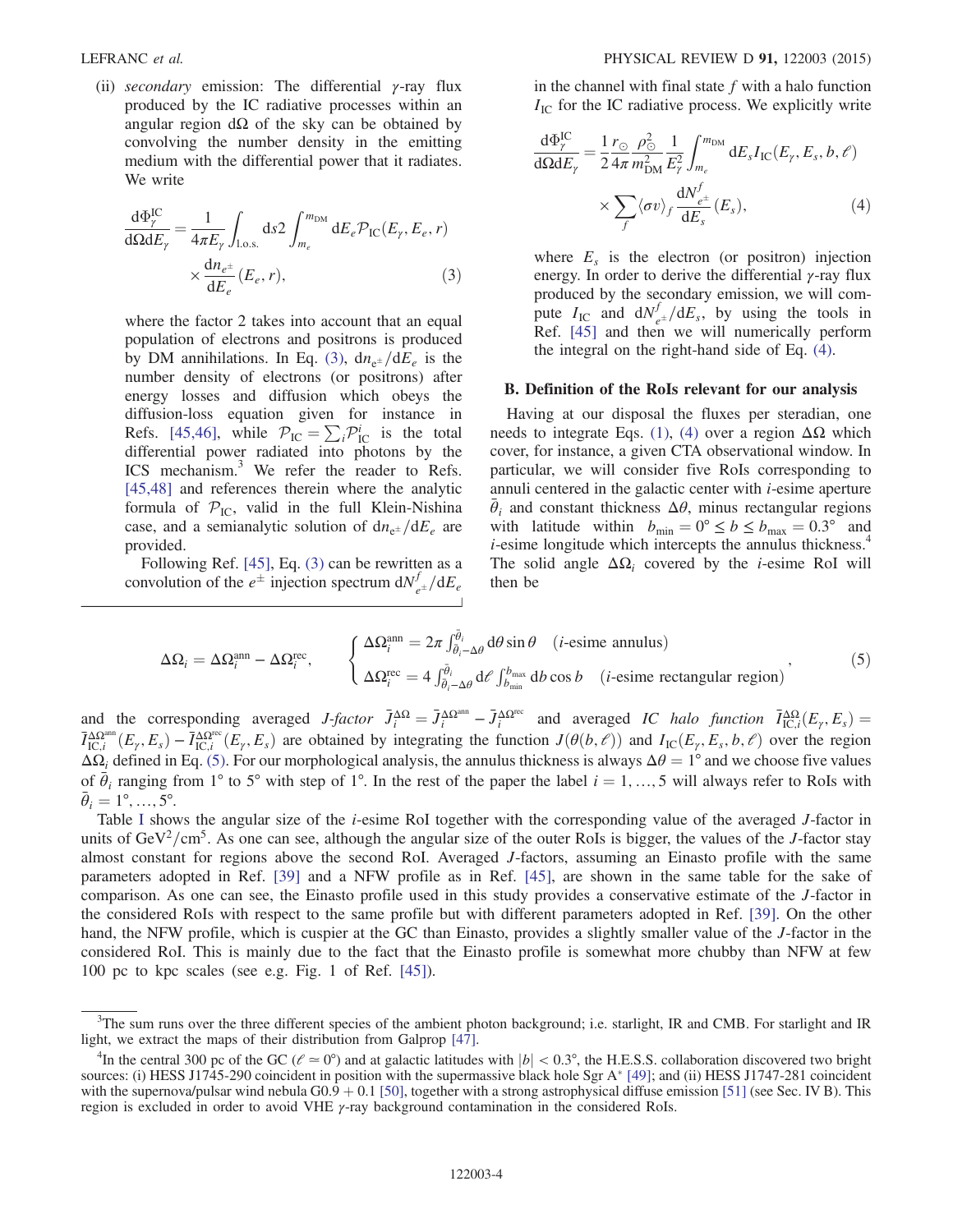TABLE I. Angular size of the *i*-esime RoI and corresponding value of the *J*-factor in units of  $\text{GeV}^2/\text{cm}^5$  for the Einsato profile considered here. For the sake of comparison, averaged J-factors are also given for an alternative normalization of the Einasto profile [39] and a NFW profile [45].

| $i$ -esime RoI                           | Angular size $(\Delta \Omega_i)$ in [sr] | J-factor $(\bar{J}_i^{\Delta\Omega} \rho_{\odot}^2 r_{\odot})$ in [GeV <sup>2</sup> /cm <sup>5</sup> ] |                       |                       |
|------------------------------------------|------------------------------------------|--------------------------------------------------------------------------------------------------------|-----------------------|-----------------------|
|                                          |                                          | Einasto used here                                                                                      | Einasto as in $[39]$  | NFW as in $[45]$      |
| first RoI $(\bar{\theta}_i = 1^{\circ})$ | $5.91 \times 10^{-4}$                    | $1.42 \times 10^{21}$                                                                                  | $4.61 \times 10^{21}$ | $1.09 \times 10^{21}$ |
| second RoI $(\theta_i = 2^{\circ})$      | $2.51 \times 10^{-3}$                    | $3.17 \times 10^{21}$                                                                                  | $9.56 \times 10^{21}$ | $2.02 \times 10^{21}$ |
| third RoI $(\theta_i = 3^{\circ})$       | $4.42 \times 10^{-3}$                    | $3.37 \times 10^{21}$                                                                                  | $9.59 \times 10^{21}$ | $2.03 \times 10^{21}$ |
| fourth RoI $(\theta_i = 4^{\circ})$      | $6.33 \times 10^{-3}$                    | $3.30 \times 10^{21}$                                                                                  | $9.02 \times 10^{21}$ | $1.98 \times 10^{21}$ |
| fifth RoI $(\bar{\theta}_i = 5^{\circ})$ | $8.23 \times 10^{-3}$                    | $3.15 \times 10^{21}$                                                                                  | $8.35 \times 10^{21}$ | $1.92 \times 10^{21}$ |

The integrated total flux (primary  $+$  secondary) coming from the *i*-esime RoI will finally write

$$
\frac{d\Phi_{\gamma,i}^{\text{tot}}}{dE_{\gamma}} = \frac{d\Phi_{\gamma,i}^{\text{P}}}{dE_{\gamma}} + \frac{d\Phi_{\gamma,i}^{\text{IC}}}{dE_{\gamma}}, \qquad \begin{cases} \frac{d\Phi_{\gamma,i}^{\text{P}}}{dE_{\gamma}} = \frac{1}{2} \frac{r_{\odot}}{4\pi} \frac{\rho_{\odot}^{2}}{m_{\text{DM}}^{2}} \bar{J}_{i}^{\Delta\Omega} \sum_{f} \langle \sigma v \rangle_{f} \frac{dN_{\gamma}^{f}}{dE_{\gamma}}(E_{\gamma}) \\ \frac{d\Phi_{\gamma,i}^{\text{IC}}}{dE_{\gamma}} = \frac{1}{2} \frac{r_{\odot}}{4\pi} \frac{\rho_{\odot}^{2}}{m_{\text{DM}}^{2}} \frac{1}{E_{\gamma}^{2}} \int_{m_{e}}^{m_{\text{DM}}} dE_{s} \bar{I}_{\text{IC},i}^{\Delta\Omega}(E_{\gamma}, E_{s}) \sum_{f} \langle \sigma v \rangle_{f} \frac{dN_{e^{\pm}}^{f}}{dE_{s}}(E_{s}) \end{cases} \tag{6}
$$



FIG. 1 (color online). Several example of  $\gamma$ -rays fluxes for 2 TeV DM candidates annihilating with thermal cross-section  $(\langle \sigma v \rangle = 3 \times 10^{-26} \text{ cm}^3/\text{s})$  into leptonic channels (first row) and hadronic ones (second row). In all plots, the different hashing shows the predicted signal in two benchmark RoIs with apertures  $\vec{\theta}_1$  (dotted line), and  $\vec{\theta}_5$  (solid line). The red, blue and thick black lines denote instead the spectral features of the prompt, ICSs and total fluxes, respectively. See the text for further details.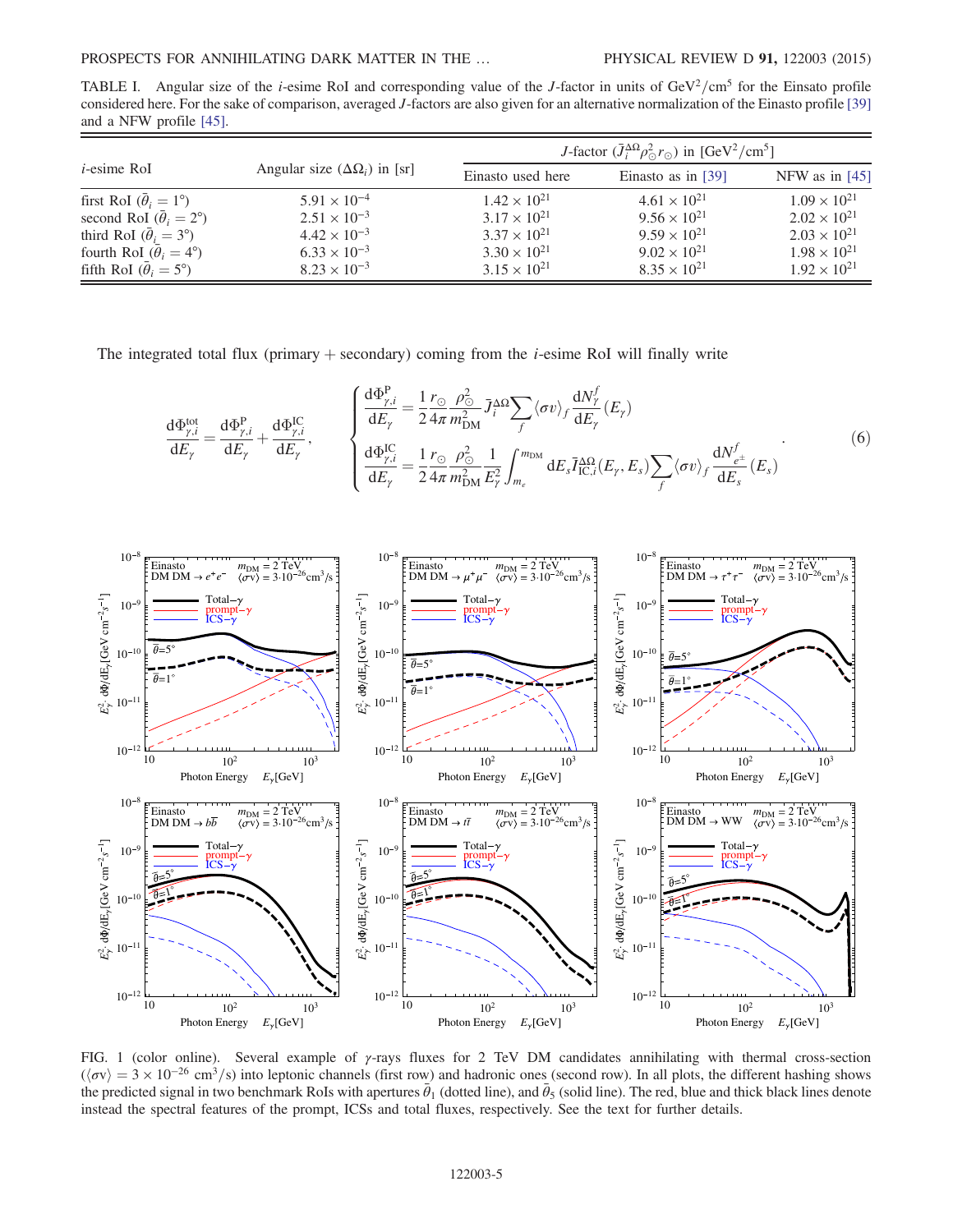In Fig. 1, we show the  $\gamma$ -ray fluxes for DM candidates with thermal cross-section ( $\langle \sigma v \rangle_{\text{th}} = 3 \times 10^{-26} \text{ cm}^3/\text{s}$ ) in leptonic channels (first row), and in hadronic ones (second row). In all plots the hashing shows the predicted signal in two benchmark RoIs with apertures  $\bar{\theta}_1$  (dotted line), and  $\bar{\theta}_5$ (solid line). Together with the values reported in Table I, we can clearly see that the fluxes increase of roughly a factor 3 moving from the closest to the farthest RoIs used in our morphological analysis.

As an aside, the different plots in Fig. 1, allow us also to appreciate the different spectral features of the primary (red lines), secondary (blue lines) and total (thick black lines) emissions. As we can see, for a 2 TeV DM annihilating into  $e^+e^-$  and  $\mu^+\mu^-$ , the *γ*-rays flux spectra are dominated by the secondary emission up to a photon energy close to the DM mass. For the  $\tau^+\tau^-$  channel, the prompt emission is more pronounced and it dominates above a photon energy of roughly 100 GeV, while for the hadronic scenarios the secondary emissions are always subdominant in the entire CTA energy window.

Finally it is worth noticing that for the channel DM  $DM \rightarrow W^{+}W^{-}$ , a pronounced spectral feature close to  $m<sub>DM</sub>$  appears. This is due to the fact that the photons coming from the splitting  $W^{\pm} \to W^{\pm} \gamma$  contribute to the signal in a significant way. That electroweak process in fact, has two "soft" singularities: one comes from the usual soft photon, the other from a soft W (thus a  $\gamma$  that carries away almost all the

W energy). The latter divergence is screened by the mass of the W. Hence, we expect that the feature one can observe in the γ-ray fluxes from the  $W^+W^-$  channel, is only relevant for very heavy DM candidates ( $m_{DM} \gg m_W$ ). We stress here, that this pronounced spectral feature can be used for deriving constraints for lines-like searches has already done for the DM DM  $\rightarrow \gamma \gamma$  or  $\gamma Z$  by the H.E.S.S. collaboration [8].

#### C. Expected photon counts in the CTA array

In order to properly reproduce the expected photon counts in the CTA array we need to take into account the characteristics and performances of the detector. As stated in Sec. II we consider the instrument response functions obtained for the proposed array I. For a given observation time  $T_{obs}$ , the number of observed  $\gamma$ -ray events in the energy bins of the benchmark array is then obtained by convolving Eq. (6) with the energy-dependent effective area for photon  $\mathcal{A}_{\text{eff}}^{\gamma}(E_{\gamma})$  and the Gaussian energy response. In the i-esime RoI and *j*-esime energy bin with width  $\Delta E_i$ , it writes

$$
N_{\gamma,ij}^{\rm S} = T_{\rm obs} \int_{\Delta E_j} dE_{\gamma} \frac{d\Gamma_{\gamma,i}^{\rm S}}{dE_{\gamma}},
$$
  

$$
\frac{d\Gamma_{\gamma,i}^{\rm S}}{dE_{\gamma}} = \int_{-\infty}^{+\infty} dE_{\gamma} \frac{d\Phi_{\gamma,i}^{\rm tot}}{dE_{\gamma}} (E_{\gamma}') \mathcal{A}_{\rm eff}^{\gamma} (E_{\gamma}') \frac{e^{-\frac{(E_{\gamma} - E_{\gamma}')^2}{2\sigma^2(E_{\gamma}')}}}{\sqrt{2\pi\sigma^2(E_{\gamma}')}}, \quad (7)
$$



FIG. 2 (color online). Spectral and spatial morphology of typical DM signals together with the irreducible backgrounds. Left panel: Expected DM differential fluxes in the first RoI, considering 2 TeV thermal DM candidates annihilating into bb (black solid line) and  $e^+e^-$  (red solid line) primary channels. For a sake of illustration, we show a spectrum for the CR hadrons (protons + nuclei) background (dashed green line) multiplied by a rejection factor  $\epsilon = 10^{-2}$  and a log-normal distribution for the electron spectrum (green dotted line) without rejection factor ( $\epsilon_e = 1$ ). The parametrizations of the irreducible backgrounds are given in Table 3 of Ref. [42]. Notice that the energy  $E$  in the y-axis, refers to the "true" energy of the particle which initiates the shower. The GDE flux detected by FERMI-LAT extrapolated at high energy is also shown as dashed blue line. Central panel: Expected differential count rate in the first RoI considering 2 TeV DM candidates with thermal cross-section into  $b\bar{b}$  (black solid line) and  $e^+e^-$  (red solid line) primary channels. The most up-todate CR background from a CTA Monte Carlo simulation (solid green line) and the GDE (dashed blue line) detected by Fermi-LAT in the same region are also presented for the sake of comparison. Right panel: Expected total rate summed over all energy bins in the iesime RoI and for the same benchmark DM candidates (red filled triangle for annihilating DM into  $e^+e^-$  pairs, black filled square for  $b\bar{b}$ primary channel). The irreducible CR hadrons background in the *i*-esime RoI is identified as green filled circles, while our "extreme" isotropic GDE as blue-filled stars. See the text for further details.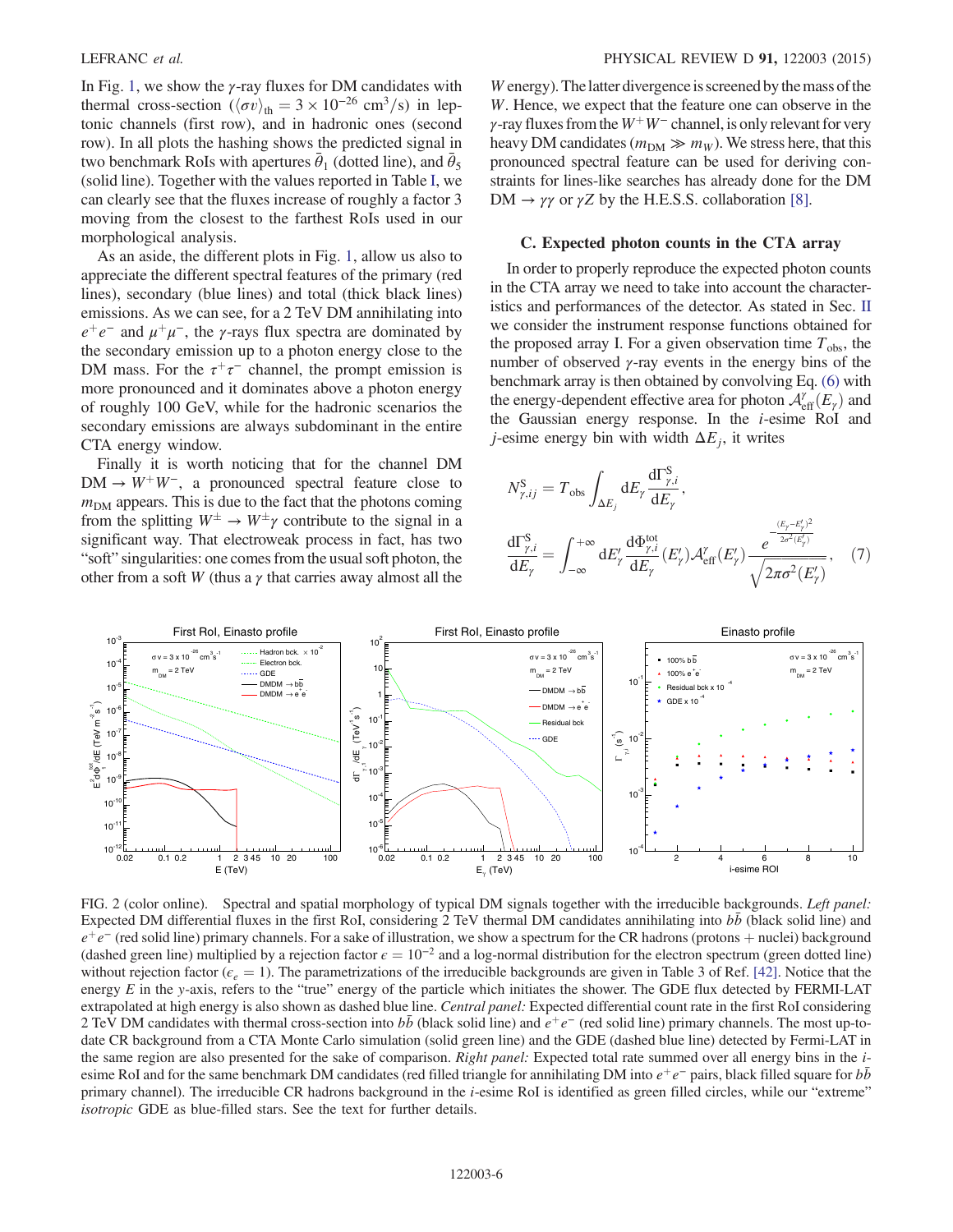where  $\sigma(E_{\gamma}) = \delta_{\text{res}}(E_{\gamma}) / \sqrt{8 \ln(2)}$  is the energy dependent Gaussian width and  $\delta_{\text{res}}(E_{\gamma})$  is the energy resolution taken from Ref. [42]. Here  $d\Gamma_{\gamma,i}^S/dE_{\gamma}$  is the expected differential rate of counts. The left and central panels of Fig. 2 show the spectral morphology of  $E_\gamma^2 \cdot d\Phi_{\gamma,1}^{\text{tot}}/dE_\gamma$  and  $d\Gamma_{\gamma,1}^S/dE_\gamma$ , respectively, considering 2 TeV DM candidates with thermal cross-section into  $b\bar{b}$  (black solid line) and  $e^+e^-$  (red solid line) primary channels. From the comparison between the left and central panels, we can see that, at low energy, the DM signals are suppressed due to the reduced CTA effective area. This effect is sizeable below roughly 100 GeV: indeed it can reduce the low-energy rate by about 2 orders of magnitude. On the other hand, at high energy, the rates do not go to zero exactly at  $m_{DM} = 2$  TeV. This is because of the finite energy resolution of the detector that subtracts part of the signal close to  $m_{DM}$  and redistributes it toward higher energy.

The right panel of Fig. 2, shows instead the spatial morphology of the total rates summed over all the energy bins above 30 GeV ( $\Gamma_{\gamma,i}^{\rm S} = 1/T_{\rm obs} \sum_j N_{\gamma,ij}^{\rm S}$ ) in the *i*-esime RoI and for the same benchmark DM candidates (green filled triangle for annihilating DM into  $e^+e^-$  pairs, red filled square for  $bb$  primary channel). It is worth noticing a sign change of the slope of the DM signal shape between the RoIs 3 and 4 (see also Table I). We anticipate that the gentle spatial dependence of the DM signal with respect to the steeper one of the irreducible backgrounds (right panel of Fig. 2) will allow for a substantial discrimination power that can be used to improve the CTA sensitivity.

#### IV. CTA IRREDUCIBLE BACKGROUNDS

In case of IACTs, the dominant backgrounds for DM searches at the galactic center are the residual flux of CR hadrons and electrons and the GDE. In what follows, we discuss and quantify these irreducible backgrounds that erroneously pass the photon hardware trigger and analysis cuts.

#### A. CR protons and electrons background events

The numerous interactions between CR hadrons  $($ protons  $+$  nuclei) and the Earth's atmosphere trigger hadronic showers which induce electromagnetic subcascades due to the decay of neutral pions into photons. The resulting electromagnetic cascade has a very different spatial morphology with respect to the one originated by CR electrons and photons, making possible a shower shape discrimination. Nevertheless, since the flux of CR hadrons is much larger than the one of CR electrons and photons, an electromagnetic cascade from a pion decay can be erroneously reconstructed as a γ-ray if the rejection factor of the instrument is not very small. For the sake of illustration, the dashed green line in the left panel of Fig. 2 shows the spectrum of the isotropic CR hadrons background taken from Ref. [42] in the first RoI, assuming a rejection factor  $\epsilon = 10^{-2}$  as done in Ref. [39]. As will become clear later on, assuming a constant  $\epsilon$  is not justified since it is energy dependent. Furthermore, it is also important to point out that the hadrons flux in the left panel of Fig. 2, is shown as a function of the "true" energy of the particle which initiate the cascade. This is not the measured photon energy by CTA because of the reduced Cherenkov light emitted by the hadronic shower. Hence, an estimation of the CR hadrons background in the CTA energy window, can be obtained by shifting down the energy of the hadron. For example, assuming that only protons contribute to the CR hadrons flux, one can shift  $E_p$  to lower energies by a factor of 3, as done in Ref. [39] (i.e. one can multiply the differential hadrons flux in the left panel of Fig. 2 by a factor of  $3 \cdot 3^{-2.7} \approx 0.155$ , because among all the pions produced by the proton interactions with the Earth's atmosphere, only  $1/3$ are neutral and in turn initiate electromagnetic sub-showers. Nevertheless, this rescaling is a rough approximation because also heavier species, especially He, are relevant (see e.g. Table 3 of Ref. [42]). Therefore, we stress here that theleft panel of Fig. 2 can be only used for rough comparison.

CR electrons constitute an annoying background for γ-ray observations at Earth's surface, because they initiate quasi indistinguishable electromagnetic cascades with respect to those originated by γ-ray interactions. However, some discrimination between electrons and  $\gamma$ -rays is possible by reconstruction of the primary interaction depth of the event [42]. For the sake of illustration, the dotted green line in the left panel of Fig. 2 shows the spectrum of the isotropic CR electrons background taken from Ref. [42] in the first RoI, without rejection factor ( $\epsilon_e = 1$ ).

The total number of residual background events  $(hadrons + electrons)$  is then given by:

$$
N_{\gamma,ij}^{\text{CR}} = T_{\text{obs}} \int_{\Delta E_j} dE_{\gamma} \frac{d\Gamma_{\gamma,i}^{\text{CR}}}{dE_{\gamma}},
$$
  
\n
$$
\frac{d\Gamma_{\gamma,i}^{\text{CR}}}{dE_{\gamma}} = \int_{-\infty}^{+\infty} dE_{\gamma}^{\prime} \frac{d\Phi_{\gamma}^{\text{CR}}}{dE_{\gamma}d\Omega} (E_{\gamma}^{\prime}) \Delta\Omega_i \mathcal{A}_{\text{eff}}^{\text{CR}} (E_{\gamma}^{\prime}) \frac{e^{-\frac{(E_{\gamma} - E_{\gamma}^{\prime})^2}{2\sigma^2(E_{\gamma}^{\prime})}}}{\sqrt{2\pi\sigma^2(E_{\gamma}^{\prime})}},
$$
\n(8)

where  $d\Phi_{\gamma}^{CR}/(dE_{\gamma}d\Omega)$  is the total CR background flux per steradian and  $\mathcal{A}_{\text{eff}}^{\text{CR}}(E_\gamma)$  is the energy-dependent effective area for CR. In our analysis, the counting rate of the irreducible background events  $d\Gamma_{\gamma,i}^{CR}/dE_{\gamma}$  is directly extracted from Ref. [42] and provides the most up-to-date background computation for CTA. In so doing, we neither assume the rejection factors for CR hadrons and electrons, nor the shift at low energy to take into account for the reduced Cherenkov light emitted by hadronic showers, because they directly come from a full CTA Monte Carlo simulation. The solid green line in the central panel of Fig. 2 shows the spectral morphology of this rate in the first RoI for the considered array configuration.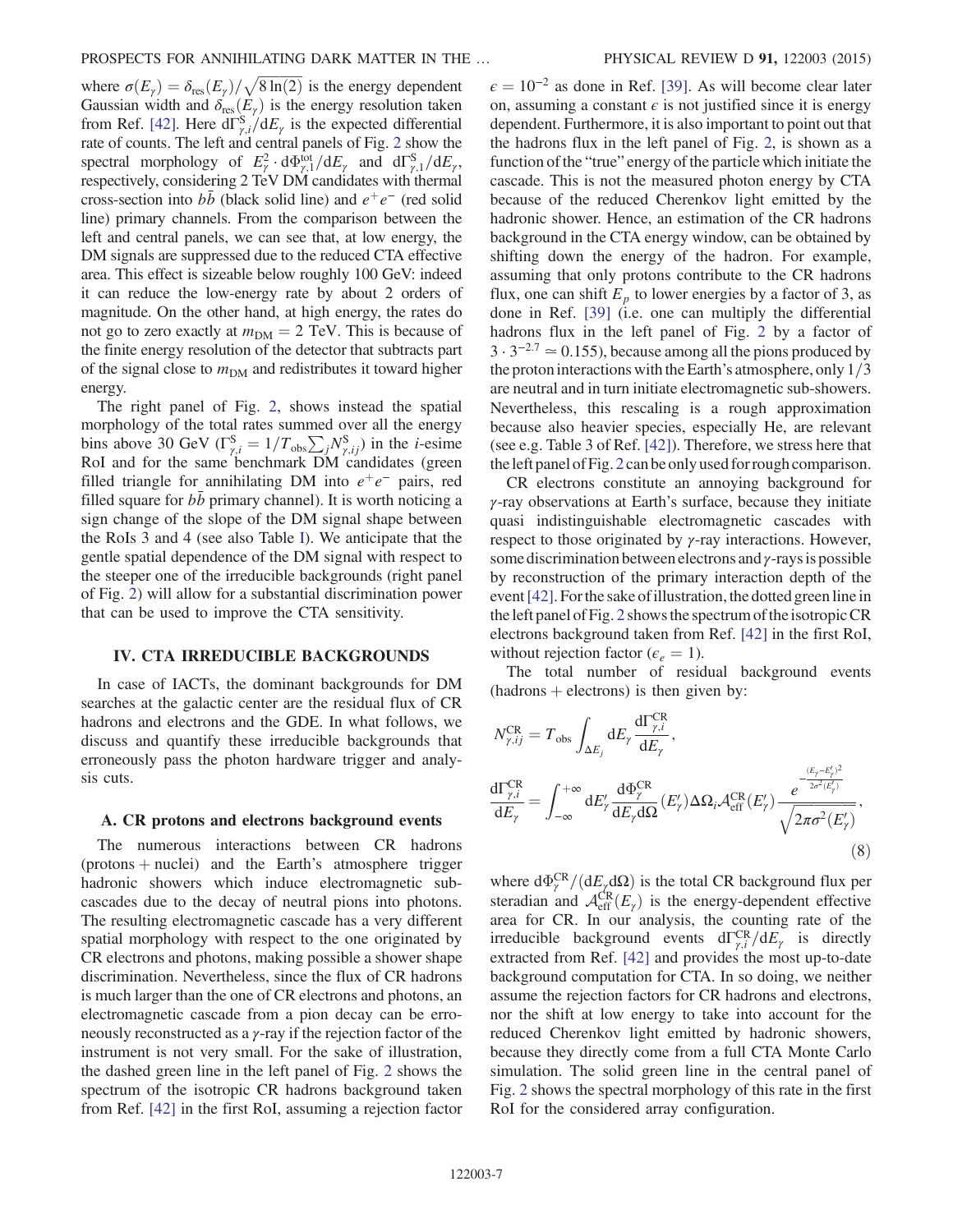We have checked that our irreducible background, which comes from full CTA Monte Carlo simulations, is different compared to the analytic one implemented in Ref. [39]. To quantify the discrepancies, we can multiply the counting rate of the irreducible background events in the central panel of Fig. 2 by the factor  $E_\gamma^2/(\mathcal{A}_{\text{eff}}^{CR}(E_\gamma)\Delta\Omega_1)$  and directly compare it with the solid black line in Fig. 2 of [39]. We get a higher total background especially above 1 TeV where the difference can be bigger than one order of magnitude.

This improved background treatment will then degrade the sensitivity to DM annihilations compared to Ref. [39]. We think that such differences are due to three main reasons. First, the latter paper tried to model the irreducible background by introducing a constant rejection factor by hand on the incoming proton flux (in particular in Ref. [39],  $\epsilon_p = 10^{-2}$ ). This is a rough approximation because generally  $\epsilon_p$  depends on the energy. Second, they used the same effective areas for CRs and photons. This is an unjustified assumption, because the effective area depends on the particle which initiate the shower. Third, they assume that only protons are relevant. This is again not true because also the CR He interactions with the Earth's atmosphere generate an important irreducible background in the CTA energy window. Hence, taking a constant efficiency, assuming that only protons are relevant and taking  $\mathcal{A}_{\text{eff}}^{CR}(E_{\gamma}) \equiv \mathcal{A}_{\text{eff}}^{\gamma}(E_{\gamma})$ , can lead to underestimating the total CR background.

As an aside, the central panel of Fig. 2 allows us also to appreciate the potential discrimination power from the peculiar spectral shape of the DM signal, characterized by either sharp energy cutoff or bumplike features, with respect to the smoother spectral shape of the residual background. The left and central panels of Fig. 2 also show the GDE  $\gamma$ -rays (dashed blue line) background, which we discuss in detail in the next section.

The right panel of the same figure shows instead the spatial morphology of the total rates of background events summed over all the energy bins above 30 GeV  $(\Gamma_{\gamma,i}^{CR} = 1/T_{obs} \sum_j N_{\gamma,ij}^{CR})$ . As opposed to the DM signal, the background shape over the RoIs (green filled circle) is monotonic. This is due to the fact that the background is roughly isotropic and therefore the expected background events increase proportionally with the size of the RoIs  $(N_{\gamma,ij}^{\text{CR}}/N_{\gamma,kj}^{\text{CR}} = \Delta\Omega_i/\Delta\Omega_k$ ). From the different energy and spatial behaviors compared to the DM signals, we then foresee a substantial gain in sensitivity.

#### B. GDE background events

The inner galactic halo is a very crowded region with numerous astrophysical emitters in the VHE γ-ray regime. In 2006, besides the central γ-ray emitter (HESS J1745-290  $[49,52]$ ) and the supernova/pulsar wind nebula  $G(0.9 + 0.1)$ [50], the H.E.S.S. experiment discovered a diffuse  $\gamma$ -ray emission at energies of (0.2–20) TeV. This emission spreads through the central 200 pc along the galactic plane, with a spatial extension of about  $\pm 0.3^{\circ}$  in Galactic latitude, likely to be correlated with the Central Molecular Zone [51]. In order to avoid contamination from the strong astrophysical background from the above-mentioned VHE γ-ray emissions, galactic latitudes with  $|b| < 0.3^\circ$  are excluded in the RoIs considered in this study as briefly stated in Sec. III B.

On the other hand, at lower energies (below roughly 500 GeV), the Fermi-LAT satellite has measured a diffuse γ-ray emission [53,54], originated mostly by the  $\pi^0$  decays from proton-proton collisions in the interstellar medium. In our RoIs, the GDE is well described by a power-law spectrum extending up to roughly 500 GeV and an accurate mapping of this emission in the inner 5° can be in principle inferred from Ref. [55]. Nevertheless, since above the CTA threshold the  $\gamma$ -ray contamination is not fully understood, we will limit ourselves by considering two extreme choices of the GDE background. In one case, we do not consider at all the GDE in the CTA energy window. In another case we will assume an *isotropic* flux all over the RoIs using an averaged normalization for the GDE spectrum. In particular, we take the GDE flux per steradian  $d\Phi_{\gamma}^{\text{GDE}}/(dE_{\gamma}d\Omega)$ coming from the public P7V6 GDE model within one degree from the GC by the Fermi-LAT collaboration and we extrapolate it to higher energies to cover all the accessible energy range of CTA. This latter choice is conservative because we are taking the higher  $\gamma$ -ray contamination in all RoIs and therefore the CTA sensitivity to DM signals will be maximally deteriorated. Indeed, it is reasonable to expect that: (i) the GDE we are using is bigger than the expected one in the first RoI (its normalization is in fact taken from a region with the same angular aperture of the first RoI, without however eliminating the rectangular part which cuts the galactic plane); (ii) the GDE decreases in the outer RoIs (see e.g. Ref. [39] where, in their optimistic scenario, an exact knowledge is assumed of the spatial morphology of the GDE); (iii) the GDE is completely absorbed at high energy due to photon-photon scattering and pair production on ambient photon background radiation (e.g. the Fermi-LAT collaboration has recently reported a possible energy cutoff around 800 GeV, in the spectrum of the isotropic diffuse emission [54]).

Having at our disposal the flux, the number of GDE background events is again given by

$$
N_{\gamma,ij}^{\text{GDE}} = T_{\text{obs}} \int_{\Delta E_j} dE_{\gamma} \frac{d\Gamma_{\gamma,i}^{\text{GDE}}}{dE_{\gamma}},
$$
  

$$
\frac{d\Gamma_{\gamma,i}^{\text{GDE}}}{dE_{\gamma}} = \int_{-\infty}^{+\infty} dE_{\gamma}^{\prime} \frac{d\Phi_{\gamma}^{\text{GDE}}}{dE_{\gamma}d\Omega} (E_{\gamma}^{\prime}) \Delta\Omega_i \mathcal{A}_{\text{eff}}^{\gamma} (E_{\gamma}^{\prime}) \frac{e^{-\frac{(E_{\gamma} - E_{\gamma}^{\prime})^2}{2\sigma^2(E_{\gamma}^{\prime})}}}{\sqrt{2\pi\sigma^2(E_{\gamma}^{\prime})}},
$$
(9)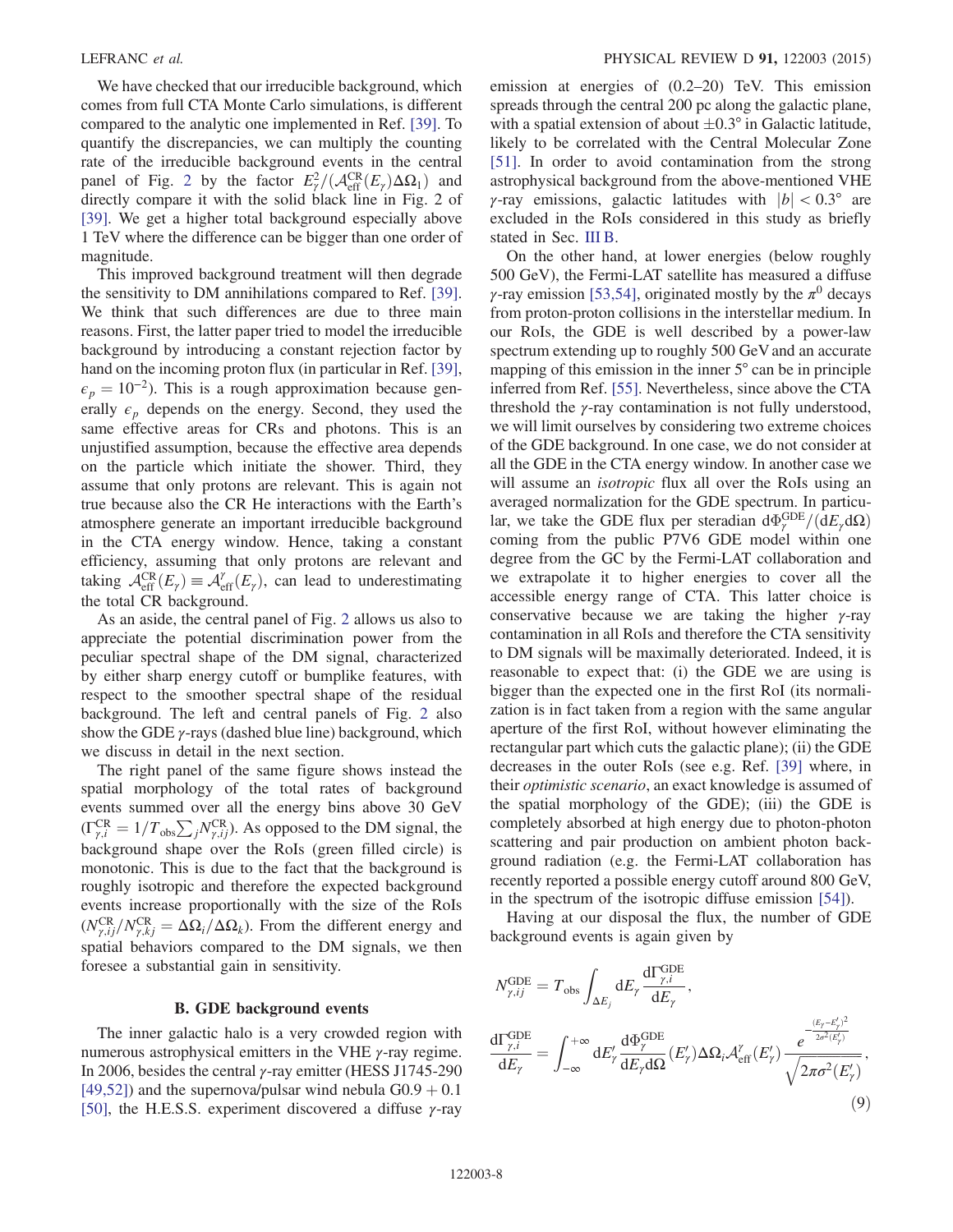where  $d\Gamma_{\gamma,i}^{\text{GDE}}/dE_{\gamma}$  is the differential count rate. The blue dotted lines in the left and central panels of Fig. 2 show the spectral morphology of  $E_\gamma^2 \cdot d\Phi_{\gamma,1}^{\text{GDE}}/dE_\gamma$  and  $d\Gamma_{\gamma,1}^{\text{GDE}}/dE_\gamma$ , respectively. From the central panel, we clearly see that the GDE will increase the total background up to a few TeV energies. This will impact our expected sensitivity especially for low DM masses as we will show in Sec. VI.

The filled-blue stars in the right panel of Fig. 2, shows instead the spatial morphology of the total GDE rate summed over all energy bins above 30 GeV  $(\Gamma_{\gamma,i}^{\text{GDE}} = 1/T_{\text{obs}}\sum_j N_{\gamma,ij}^{\text{GDE}})$ . Since we assume that the GDE is isotropic, the spatial dependence of this background is clearly contained in  $\Delta\Omega_i$ .

#### V. ANALYSIS METHODOLOGY

As stated in Sec. II, observations by IACTs in high energy γ-ray astronomy usually employ two regions on the sky: one in the direction where the signal is expected to be (ON region), and one for the background determination (OFF region). As follows, we will implement the Li&Ma notations [56] used for the above-mentioned ON-OFF method, by carrying out a full likelihood analysis which uses the expected spectral and spatial morphology of the DM signals.

#### A. Sensitivity calculation methodology

The statistical method to derive the sensitivity is based on a likelihood ratio statistical test. In order to take full advantage of the specific spatial and spectral features in the DM signal (see Figs. 1, 2), the total likelihood for a given  $m<sub>DM</sub>$  is obtained from the product over the spatial bins i and the energy bins j of the individual Poisson likelihoods. It explicitly writes

$$
\mathcal{L}(m_{\text{DM}}, \langle \sigma v \rangle) = \prod_{i,j} \mathcal{L}_{ij}(m_{\text{DM}}, \langle \sigma v \rangle), \tag{10}
$$

where the spectral part of the likelihood runs from the energy threshold of 30 GeV up to  $m_{DM}$ , while the spatial part runs over the five RoIs described in Sec. III B. Following Ref. [57], the individual likelihood is then given by

$$
\mathcal{L}_{ij}(N_{\gamma}^{\rm S}, N_{\gamma}^{\rm B}|N_{\rm ON}, N_{\rm OFF}) = \frac{(N_{\gamma,ij}^{\rm S} + N_{\gamma,ij}^{\rm B})^{N_{\rm ON,ij}}}{N_{\rm ON,ij}!} e^{-(N_{\gamma,ij}^{\rm S} + N_{\gamma,ij}^{\rm B})} \frac{(N_{\gamma,ij}^{\rm B}/\alpha_i)^{N_{\rm OFF,ij}}}{N_{\rm OFF,ij}!} e^{-N_{\gamma,ij}^{\rm B}/\alpha_i},\tag{11}
$$

where  $N_{\gamma,ij}^{\rm S} + N_{\gamma,ij}^{\rm B}$  is the predicted number of events in the  $i$ -esime RoI and  $j$ -esime energy bin which corresponds to the observed counts in the ON region  $N_{\text{ON},ij}$ . Here  $N_{\gamma,ij}^{\text{B}} =$  $N_{\gamma,ij}^{\text{CR}} + N_{\gamma,ij}^{\text{GDE}}$  is the predicted number of background events which is estimated from an OFF region in order to avoid modeling of the background contamination in the considered RoI. The observed number of background events in the OFF region is denoted by  $N_{\text{OFF},ii}$  and the parameter  $\alpha_i = \Delta\Omega_i/\Delta\Omega_{\text{OFF}}$  refers to the ratio between the angular size of the i-esime ON region and the OFF one. From Eq. (11), one can then infer that  $N_{ON,ij}$  and  $N_{OFF,ij}$ correspond to Poisson realizations with mean  $N_{\gamma,ij}^{\rm S}$  +  $N_{\gamma,ij}^{\rm B}$  and  $N_{\gamma,ij}^{\rm B}/\alpha_i$ , respectively. The background is estimated beyond the fifth RoI in a region five times larger. In this case the ratio between the fifth RoI and OFF region is  $\alpha_i = 0.2$ . We assume a conservative constant value of  $\alpha$ even if the value of it is smaller for the inner four RoIs. For our statistical analysis we will adopt the likelihood ratio test statistic TS =  $-2 \ln(\mathcal{L}(m_{DM}, \langle \sigma v \rangle) / \mathcal{L}_{max}(m_{DM}, \langle \sigma v \rangle))$ which follows an approximate  $\chi^2$  distribution with one degree of freedom. Values of TS higher than 2.71 are excluded at a 95% confidence level (C.L.).

Another possible approach, which has been used e.g. in Ref. [39], is to consider only ON regions in the likelihood. In this case, the Poissonian term for  $N_{\text{OFF},ij}$  in the righthand side of Eq. (11), is not considered at all. Therefore the background determination relies on a careful modeling in the RoIs. Although this approach allows us to put stronger constraints, it crucially depends on the residual background modeling accuracy. In our multi-RoI approach, the background is computed from data taken in real observation conditions and therefore allows for more accurate background determination.

#### B. Impact of background systematics

CTA observations toward the inner galactic halo will provide statistically rich observational data sets. These data sets result from the combination of multiple observations with distinct observational parameters that may introduce specific observational systematics.

Since the systematic errors may be the limiting factor in the overall error budget for CTA, an assessment of the impact of them in the CTA sensitivity is in order. A possible way to investigate the impact of such uncertainties is to introduce in the likelihood a Gaussian nuisance parameters [57] such as the individual likelihood writes

$$
\mathcal{L}_{ij}(N_{\gamma}^{\rm S}, N_{\gamma}^{\rm B}, \beta|N_{\rm ON}, N_{\rm OFF}) = \frac{e^{-\frac{(1-\beta_{ij})^2}{2\sigma_{ij}^2}} \beta_{ij}^{N_{\rm ON,ij}}(N_{\gamma,ij}^{\rm S} + N_{\gamma,ij}^{\rm B})^{N_{\rm ON,ij}}}{N_{\rm ON,ij}!} e^{-\beta_{ij}(N_{\gamma,ij}^{\rm S} + N_{\gamma,ij}^{\rm B})} \frac{(N_{\gamma,ij}^{\rm B}/\alpha_i)^{N_{\rm OFF,ij}}}{N_{\rm OFF,ij}!} e^{-N_{\gamma,ij}^{\rm B}/\alpha_i},\tag{12}
$$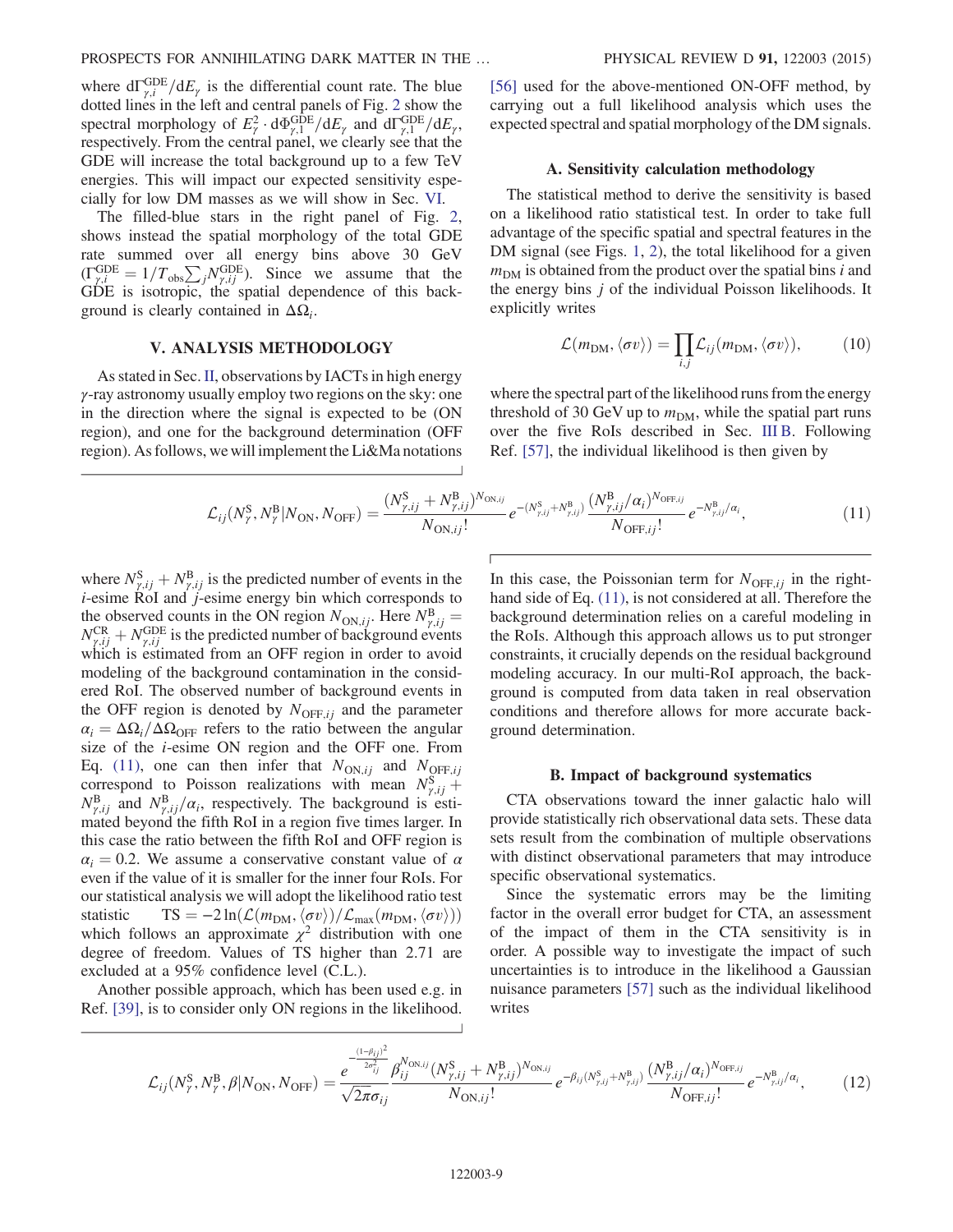where  $\beta_{ij}$  acts as a normalization parameter and  $\sigma_{ij}$  is the width of the Gaussian function. An accurate determination of the spatial and energy dependencies of the systematic level is beyond the scope of this study, and we will keep  $\sigma_{ii}$ fixed for all spatial and energy bins. We can determine the maximum likelihood value of it by solving  $d\mathcal{L}/d\beta_{ij} = 0$  in the i-esime RoI and j-esime energy bin, for a given set of  $N_{\gamma,ij}^{\rm S}$ ,  $N_{\gamma,ij}^{\rm B}$ ,  $N_{\rm ON,ij}$  and  $N_{\rm OFF,ij}$ . In order to evaluate the impact of systematics in the CTA sensitivity, we will then consider several plausible values of the Gaussian width  $\sigma$ for IACT observational data. In particular we will vary it from 0.3% to 3% in order to compare with the case where only the statistical uncertainty is taken into account.

#### VI. RESULTS

We now show our results in terms of 95% C.L. sensitivity limits on DM annihilation, in the usual  $(m<sub>DM</sub>, \sigma v)$ plane. We focus on several particle-antiparticle annihilation modes (DM DM  $\rightarrow e^+e^-, \mu^+\mu^-, \tau^+\tau^-, b\bar{b}, t\bar{t}$  and  $W^+W^-$ ) and in a broad range of DM masses (from 30 GeV up to 80 TeV). For all the channels, we include the ICSs of energetic  $e^{\pm}$  produced by annihilating DM on the ambient photon background which is particularly relevant for  $e^+e^$ and  $\mu^+\mu^-$  modes (see the red lines in Fig. 1). We summarize our main results in Fig. 3. In particular we find that:

- (i) The ICS emission substantially increases the CTA sensitivity for the leptonic channels. In Fig. 1, we show the spectral features of the ICS emissions. As it is apparent, the total fluxes receive a substantial contribution for photon energy just below the DM mass in case of leptonic channels (especially for the DM DM  $\rightarrow e^+e^-$  and  $\mu^+\mu^-$  modes). As a consequence, since the IC secondary emission is well inside the CTA energy window, the sensitivity to those channels is largely ameliorated.
- (ii) A morphological analysis ameliorates the CTA sensitivity. Assuming again an observation time of 500 h, in the upper-left panel of Fig. 3 we show the improvement of the sensitivity for the bb channel, by using the multibin morphological method compared to the case where only the energy spectral information either in the first RoI (solid black line) or in the second one (dashed black line) is used. The constraints inferred with this approach are more stringent by a factor of a few with respect to those obtained considering only the spectral information in any single RoI. Indeed, from the upper-right panel of the same figure, one can quantify the impact of our morphological analysis by comparing the different black lines (one RoI, RoI 2, 3, 4, 5 alone) with the red one (combination of all the relevant RoIs considered in our analysis). As one can see all the constraints coming from an individual region, are a factor  $\mathcal{O}(2)$  less stringent than the one inferred with a multibin morphological method. As shown in the

right panel of Fig. 2, this is mainly due to the fact that the spatial dependence of the DM signal flatten above roughly the third RoI, while the CR background contamination increases with the size of the i-esime region.

- (iii) The systematic uncertainties deteriorate the CTA sensitivity. In the bottom-left panel of Fig. 3, we show the impact on the CTA sensitivity for annihilating DM into *bb* pairs due to possible systematic errors in the rich observational data sets. We use our morphological analysis (five RoIs) with observation times of 100 h (black lines) and 500 h (red lines) assuming different values of systematics: 0.3% (dashed lines), 1% (red dotted line), 3% (black dotted line), only statistical fluctuations (solid lines). We can see that the sensitivity is deteriorated over all the mass range for a given observational time. In particular, introducing systematic errors of 0.3%(3%) for 100 hours, deteriorates the sensitivity of a factor 1.5 (see Fig. 3). For multi-TeV DM masses, the impact is reduced because at higher energy the  $\gamma$ -ray data sets are dominated by the statistical errors. We stress that the systematics must be controlled at the level of 0.3% or better to allow for a substantial sensitivity improvement with a 500 h observation time.
- (iv) Our extreme choice of the galactic diffuse emission degrades the CTA sensitivity. Assuming an observation time of 500 h, in the bottom-right panel of Fig. 3 we assess the CTA sensitivity for annihilating DM into  $\bar{b}b$  (back lines) and  $e^+e^-$  (red lines) pairs once an "extreme" GDE is added to the CR background. As commented upon in Sec. IV B, we consider an isotropic GDE coming from the inner galactic halo. We can see that the CTA sensitivity is significantly deteriorated below DM masses of few TeV (dashed lines) with respect to the scenario where the GDE is not considered at all (solid lines). On a more specific level, even with our "extreme" choice of the GDE, the CTA sensitivity still probes the cross-section below the thermal value for the  $e^+e^-$  channel. For the hadronic ones (e.g. bb mode), the CTA sensitivity is degraded by a factor of 2 making the reach of the thermal cross-section no longer possible. Nevertheless, since we assume that the GDE is isotropic, it is worth stressing once again that we are overestimating the  $γ$ -ray contamination in all RoIs. In fact, if we consider an accurate mapping of the GDE in our RoIs (like the one used in Ref. [39] in their optimistic scenario), we find that the impact of the GDE in the final results is not very pronounced. This is due to the fact that in all the regions used in our analysis, the diffuse  $\gamma$ -rays contamination is smaller than the residual CR background extracted from a full CTA Monte Carlo simulation.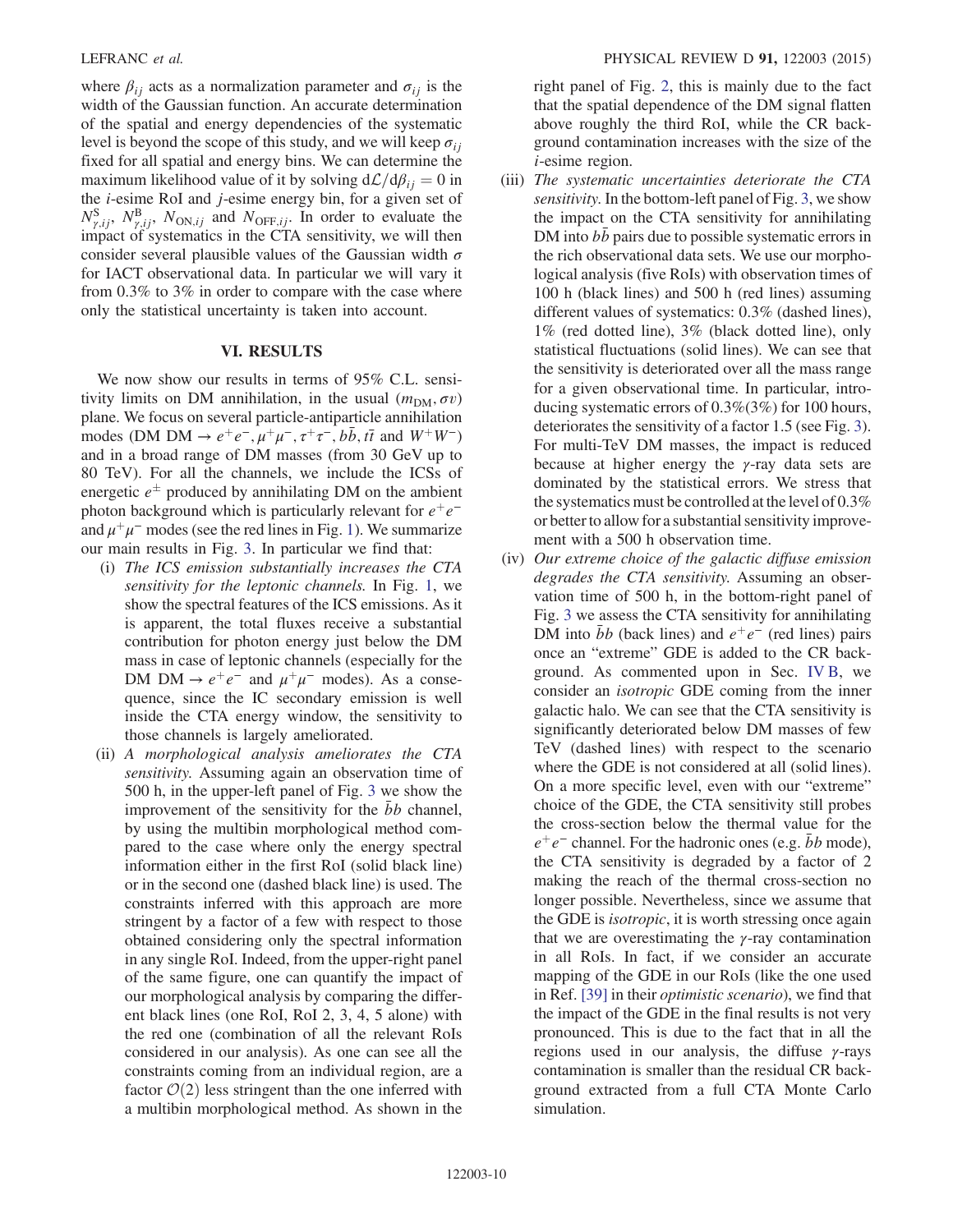

FIG. 3 (color online). CTA sensitivity to DM annihilation in the  $(m<sub>DM</sub>, \langle \sigma v \rangle)$  plane. Unless otherwise stated, our morphological analysis employs five adjacent RoIs, the exposure in each RoIs is 500 h, the energy threshold is 30 GeV and only the statistical uncertainties are taken into account. Upper-left panel: Improvement of the CTA sensitivity for the DM DM  $\rightarrow$  bb channel due to our multibin morphological method (two, three, five and eight RoIs) compared to the case where only the energy spectral information either in the first (solid black line) or in the second (dashed black line) RoI is taken into account. Upper-right panel: CTA sensitivity for the DM DM  $\rightarrow$  bb channel when only the spectral information in the individual RoIs (RoI 1 to RoI 5) is considered. For a sake of comparison, we also show how our multibin morphological method (solid red line) ameliorates the CTA sensitivity. Bottom-left panel: Degradation of the CTA sensitivity for annihilating DM into  $\bar{b}b$  pairs due to possible systematic errors in the rich observational data sets. Observation times of 100 h (black lines) and 500 h (red lines) assuming different values of systematics: 0.3% (dashed lines), 3% (dotted lines), only statistical fluctuations (solid lines) are taken into account. Bottom-right panel: Impact of an "extreme" GDE added on top of the CR background, on the CTA sensitivity. The sensitivity is shown for annihilating DM into  $\bar{b}b$  (back lines) and  $e^+e^-$  (red lines) pairs with (dotted lines) and without (solid lines) the irreducible GDE background. See the text for further details.

In Fig. 4, unless otherwise stated, we show the most *optimistic* limits in the  $(m<sub>DM</sub>, \langle \sigma v \rangle)$  plane in which neither the systematic uncertainties in the data sets nor the GDE are taken into account.

In particular, in the left panel of Fig. 4 we show the CTA sensitivity to DM annihilation assuming different channels (DM DM  $\rightarrow e^+e^-, \mu^+\mu^-, \tau^+\tau^-, b\bar{b}, t\bar{t}$  and  $W^+W^-$ ), and an observation time of 500 h. Focusing first on the purely leptonic channels, we find that CTA would be able to exclude annihilation cross-sections well below the thermal value. On a more specific level, the best sensitivity is obtained for the DM DM  $\rightarrow e^+e^-$  mode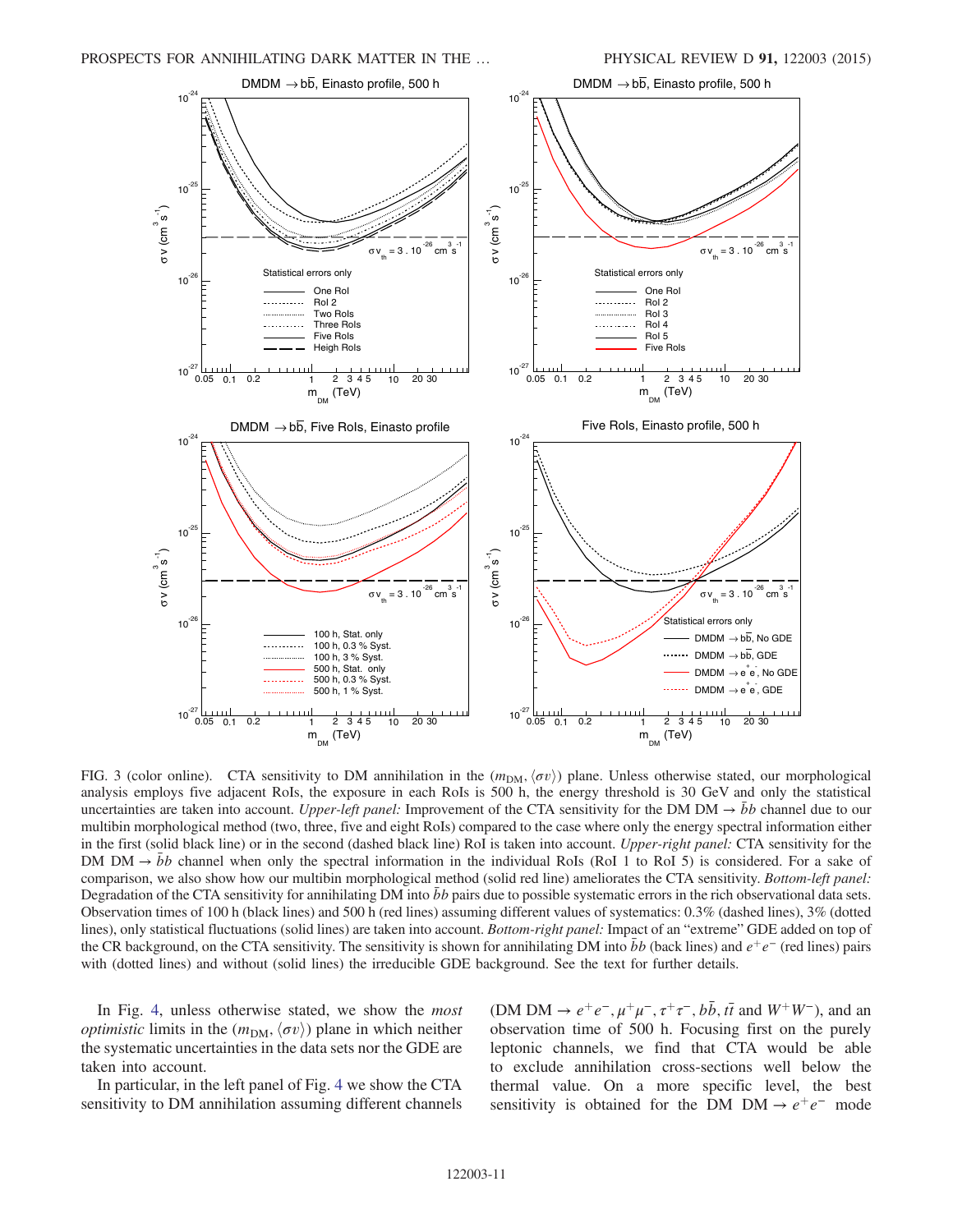

FIG. 4 (color online). Unless otherwise stated, the *most optimistic* limits in the  $(m_{DM}, \langle \sigma v \rangle)$  plane in which neither the systematic uncertainties in the data sets nor the GDE are taken into account. Left panel: CTA sensitivity to DM annihilation for various primary channels (DM DM  $\rightarrow b\bar{b}$  in black,  $\bar{t}t$  in blue,  $W^+W^-$  in yellow,  $\tau^+\tau^-$  in green,  $\mu^+\mu^-$  in red and  $e^+e^-$  in dashed black) together with the reference value of the thermal cross-section (long-dashed black line). The sensitivity is computed for a 500 h flat exposure over the five RoIs used in our analysis assuming a 100% branching ratio in each annihilation channel. Right panel: CTA sensitivity to DM annihilation for the DM DM  $\rightarrow$  bb channel (black line) compared to the most constraining limits to date. In particular, we report the H.E.S.S. limit for 112h of observations of the GC region (solid red line) and the Fermi-LAT limit coming from 5 years of observations of 15 dSphs (solid blue line). An estimate of the projected sensitivity of Fermi-LAT for 45 dSphs and 10 years of observation time is also shown (dotted blue line). For the sake of comparison, we also report the CTA sensitivity assuming a reasonable 0.3% of systematics (dashed black line). See the text for further details.

 $(\langle \sigma v \rangle \lesssim 5 \times 10^{-27} \text{ cm}^3/\text{s} \text{ for } m_{DM} \simeq 200 \text{ GeV})$  rather than  $\mu^+\mu^-$  and  $\tau^+\tau^-$ , since the original  $e^{\pm}$  population is produced at higher energies, and therefore the secondary ICS emission is well inside the CTA energy window (see the upper raw in Fig. 1). For the hadronic and  $W^+W^$ channels, we get the same qualitative feature of the exclusion limits modulo a factor of  $\mathcal{O}(\text{few})$  in the normalization. This can be explained from the fact the  $\gamma$ -ray spectrum arising from the fragmentation of sufficiently heavy hadronic SM particles is quasiuniversal. In particular, for the DM DM  $\rightarrow bb$  channel the thermal value of the cross-section can be probed in the TeV mass range, where the best sensitivity is achieved at  $\langle \sigma v \rangle \simeq 2 \times 10^{-26}$  cm<sup>3</sup>/s for  $m_{\text{DM}} \simeq 1$  TeV.

We comment here on the relative strength of our constraints for the DM DM  $\rightarrow bb$  channel in Figs. 3, 4, with respect to the best limits to date obtained from either other analyses or targets. For the sake of comparison, in the right panel of Fig. 4, we also report the CTA sensitivity assuming a reasonable 0.3% of systematics (dashed black line).

With respect to the H.E.S.S. limits from 112 h of observations in the central region of the galactic halo [7] (red line in the right panel of Fig. 4), the bounds derived here allow us to probe a larger range of DM masses (from 50 GeV up to 80 TeV). In particular the CTA sensitivity with no GDE and systematics will be roughly a factor 10 more sensitive for DM masses around 1 TeV.

With respect to the most recent stacking analysis on 15 dwarf Spheroidal galaxy (dSph) observations from Fermi-LAT [58] (solid blue line in the right panel of Fig. 4), CTA becomes competitive for energies above 100 GeV and it overtakes the Fermi-LAT constraint for DM masses above 200 GeV. Furthermore, it is important to point out that CTA will still provide stronger limits above roughly 500 GeV, if the very optimistic scenario of 45 observed dSphs for 10 years Fermi-LAT observations [58] will be considered (dashed blue line in the right panel of Fig. 4). Hence, together with the optimistic Fermi-LAT observations of dSphs, CTA will be able to survey thermal DM candidates in a broad range of masses (from few tens of GeV up to several tens of TeV).

With respect to previous CTA projected limits from Refs. [35,37,38], our results are more conservative. In particular, in contrast with these works, we include both the systematic uncertainties in the data sets and an "extreme" GDE on top of the CR background. We find that the shape of the bounds as a function of the DM mass is very different. This is mainly due to the fact that we use both spectral and spatial information in the likelihood. The impact of including spectral information was pointed out in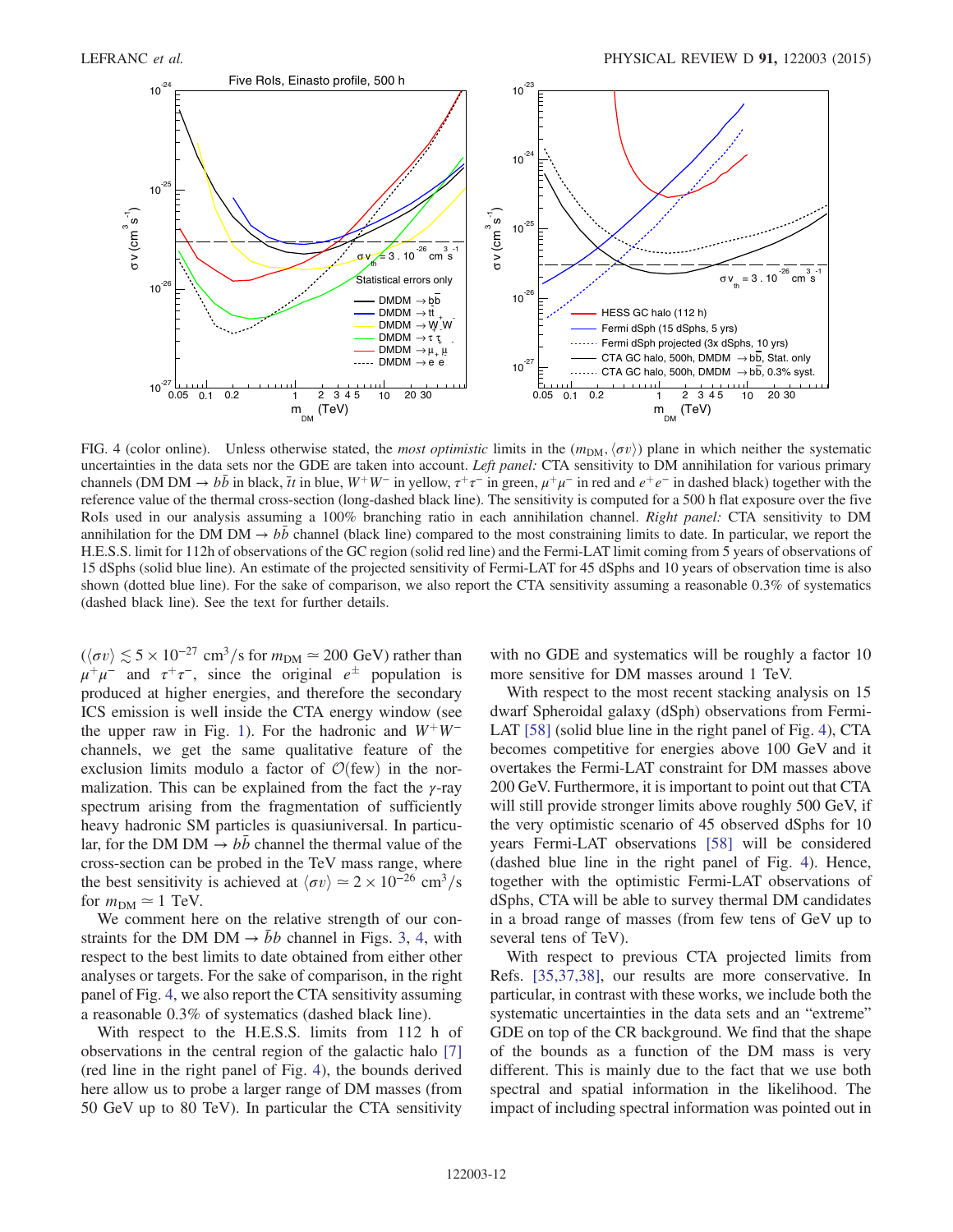Ref. [38], whose limits have in fact a similar shape compared to our bounds. The fact that our limits with no GDE and systematics are instead less stringent than those obtained in Ref. [35] is mainly due to the fact that we use a less steep profile rather than a profile inferred from the Aquarius simulation which includes a significant boost due to substructure. Indeed, in their ON region, which almost coincide with our first RoI, the value of the J-factor based on the Aquarius simulation is  $4.68 \times 10^{22}$  GeV<sup>2</sup>/cm<sup>5</sup>, while in our case is around  $1.42 \times 10^{21}$  GeV<sup>2</sup>/cm<sup>5</sup>. This yields a difference in the flux compared to our work of a factor ∼33. Nevertheless, since we use a morphological analysis which improves the CTA sensitivity of roughly a factor 2, we should multiply the limits in Ref.  $[35]$  by  $33/2$ for the sake of comparison.

With respect to Ref. [39], which is similar to our work in many aspects, we find again that our results are more conservative. This is mainly due to the fact that the parameters of the Einasto profile used in our analysis are different. Considering their J-factor (in Ref. [39] the J-factor in our first  $RoI^5$  (see Table I) is around  $4.61 \times 10^{21}$  GeV<sup>2</sup>/cm<sup>5</sup>), and the fact that we implement, in a different way, a morphological analysis in the likelihood (improvement of the CTA sensitivity of a factor 2), we find however that the bound for the DM DM  $\rightarrow bb$ channel for 100 h observational time is in good agreement with our own. The only notable difference has been found for DM masses above roughly 1 TeV, since, as pointed out many times, we use the most up-to-date CR background obtained from a full CTA Monte Carlo simulation. This gives a larger contamination above roughly 1 TeV compare to the analytic estimation of the CR background used in Ref. [39]. As a consequence, our bounds are less stringent. The fact that our background is bigger at larger energies is also relevant for the discussion related to the GDE. In fact we find that only if we choose an "extreme" GDE, the constraints are significantly affected. If we use the accurate mapping of the GDE used in Ref. [39] in their optimistic scenario, we only report a barely modification of the CTA sensitivity. Finally, concerning the impact of the systematics errors on the constraints, we find an almost perfect agreement with that presented in Ref. [39].

#### VII. SUMMARY

We discuss the future CTA sensitivity to DM annihilations in several channels and over a range of DM masses from 50 GeV up to 80 TeV. For all channels we include the ICS emissions which yield a substantial contribution to the overall γ-ray flux, especially for the leptonic channels. We improved the analysis over previous work by: (i) implementing a spectral and morphological analysis in the γ-rays emission; (ii) taking into account the most up-to-date CR background obtained from a full CTA Monte Carlo simulation and a description of the GDE on top of this; and (iii) including the systematic errors in the rich observational CTA datasets.

We showed that our morphological analysis with five RoIs substantially improves the CTA sensitivity by roughly a factor of 2. In particular, for the hadronic channels, we found that the CTA with a uniform exposure of 500 h of observations will be able to probe thermal values of the annihilation cross-section over a broad range of DM masses, if the systematics uncertainties in the data sets will be controlled better than the percent level. For the leptonic channels, and in particular for the DM DM  $\rightarrow$  $e^+e^-$  mode, we found that the bounds are instead well below the thermal value of the annihilation cross-section. In this case, even with larger systematics, thermal DM candidates up to masses of few TeV will be easily probed.

In contrast with Ref. [39], we found that the inclusion of the GDE in the overall background produces a sizeable effect on the CTA sensitivity, only if one assumes an isotropic γ-rays contamination extracted from the inner galactic halo. With a more physical choice, which includes a proper spatial dependence of the GDE, we only found a minimal impact in the CTA sensitivity. This is due to the fact that our CR background is larger than the one analytically inferred in Ref. [39]. Therefore, apart from an "extreme" choice of the GDE, the degradation of the CTA sensitivity, especially at high energy (above roughly 1 TeV), is mostly due to the CR background contamination.

In summary, in order to probe the thermal value of the annihilation cross-section over a broad range of DM masses, deep observations of the GC over several degrees in radius (at least up to 5 degrees) are required with uniform exposure and the best possible control of systematic uncertainties. Under these conditions, CTA will give crucial information for TeV-ish WIMP searches in the next decade. Furthermore, in the optimistic scenario where the LHC will discover new physics in which thermal DM candidates are present, CTA probably will be the only player that could cross-check such possible results against an astrophysical environment.

#### ACKNOWLEDGMENTS

P. P. and J. S. acknowledge the support of the European Research Council Project No. 267117 hosted by Université Pierre et Marie Curie-Paris 6, PI J. Silk.

 $5$ Notice that in Refs. [39] the value of the *J*-factor is quoted in a region slightly bigger than ours. In particular, they considered a circle centered in the GC with an aperture of 1.3°, minus a rectangular region which cuts the galactic plane.